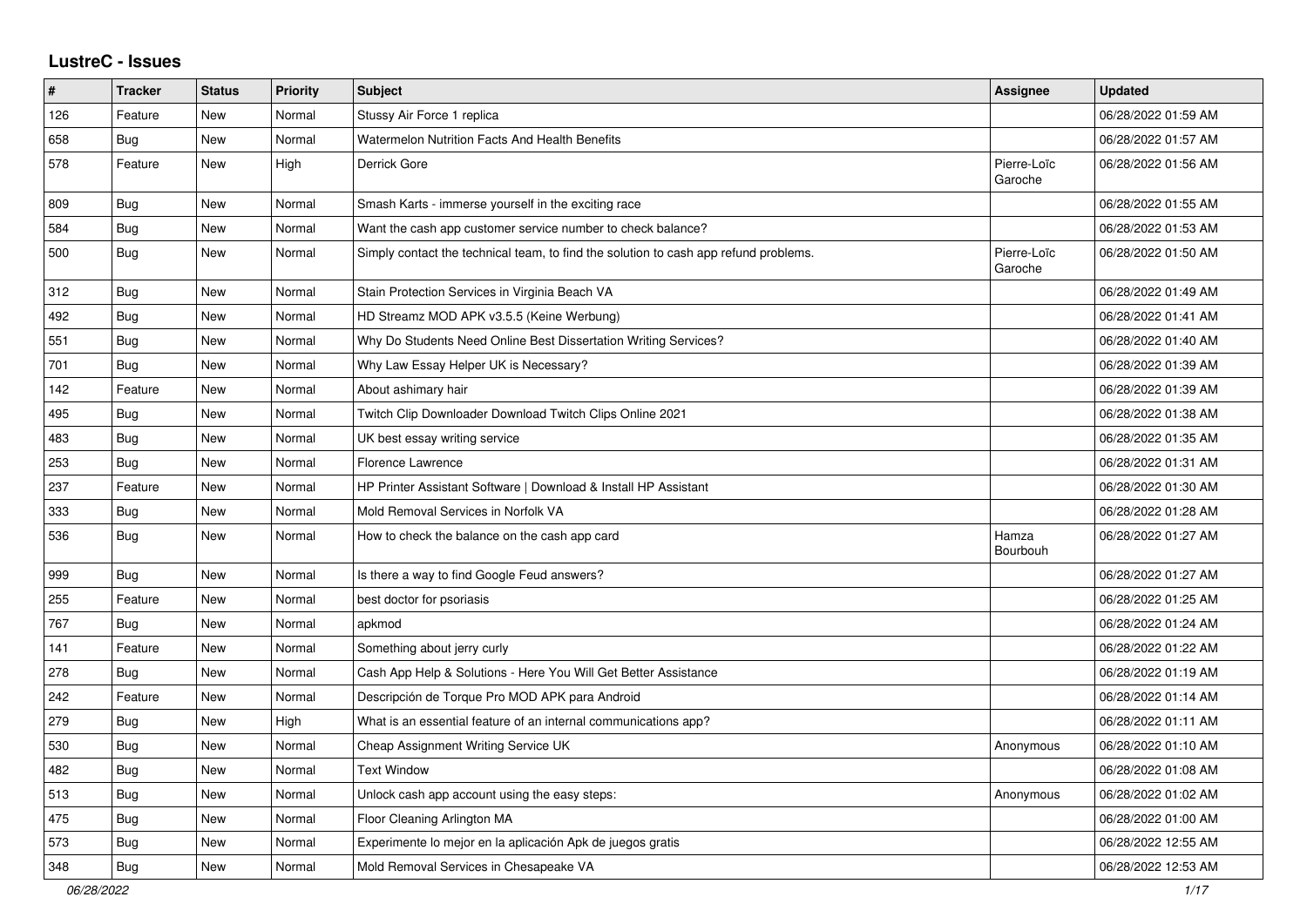| $\vert$ # | <b>Tracker</b> | <b>Status</b> | <b>Priority</b> | <b>Subject</b>                                                                   | Assignee               | <b>Updated</b>      |
|-----------|----------------|---------------|-----------------|----------------------------------------------------------------------------------|------------------------|---------------------|
| 183       | <b>Bug</b>     | New           | Normal          | Nursing Assignment Help Online                                                   |                        | 06/28/2022 12:51 AM |
| 153       | <b>Bug</b>     | New           | Normal          | urgent loan online                                                               | Christophe<br>Garion   | 06/28/2022 12:49 AM |
| 132       | Bug            | New           | Normal          | concrete-everything                                                              |                        | 06/28/2022 12:47 AM |
| 527       | Feature        | New           | Normal          | My Teachers                                                                      |                        | 06/28/2022 12:43 AM |
| 269       | Bug            | New           | Normal          | Is there such a site for app design?                                             | Anonymous              | 06/28/2022 12:43 AM |
| 264       | <b>Bug</b>     | New           | Normal          | We Buy Your Unwanted Car                                                         | Corentin<br>Lauverjat  | 06/28/2022 12:43 AM |
| 190       | Bug            | New           | Normal          | All About Cash App Transfer Fail Problems                                        |                        | 06/28/2022 12:42 AM |
| 487       | <b>Bug</b>     | New           | Normal          | Cheap Fake Dunks                                                                 |                        | 06/28/2022 12:36 AM |
| 508       | <b>Bug</b>     | New           | Normal          | hire a professional dissertation help                                            |                        | 06/28/2022 12:34 AM |
| 200       | <b>Bug</b>     | New           | Normal          | uiopi[o                                                                          |                        | 06/28/2022 12:33 AM |
| 814       | <b>Bug</b>     | New           | Normal          | <b>Stage Fright Cure</b>                                                         | Pierre-Loïc<br>Garoche | 06/28/2022 12:31 AM |
| 139       | <b>Bug</b>     | New           | Normal          | relseo                                                                           |                        | 06/28/2022 12:24 AM |
| 516       | Bug            | New           | Normal          | Does Cash App Help To Get Cash App Refund Without Any Interruption?              |                        | 06/28/2022 12:20 AM |
| 628       | Bug            | New           | Normal          | CV reviewing services!                                                           |                        | 06/28/2022 12:17 AM |
| 205       | Bug            | New           | Low             | Mens Designer Glasses                                                            |                        | 06/28/2022 12:17 AM |
| 604       | <b>Bug</b>     | New           | Normal          | Idle Game Online                                                                 |                        | 06/28/2022 12:15 AM |
| 816       | <b>Bug</b>     | New           | Normal          | Play Scribble io fun with everyone                                               |                        | 06/28/2022 12:09 AM |
| 490       | Bug            | New           | Normal          | Unlock cash app account by getting quick solutions from the technical executives |                        | 06/28/2022 12:08 AM |
| 114       | <b>Bug</b>     | New           | Normal          | <b>Medical Research Writing Services</b>                                         |                        | 06/28/2022 12:06 AM |
| 140       | Bug            | New           | Normal          | sugarbalanceusa                                                                  |                        | 06/28/2022 12:05 AM |
| 782       | <b>Bug</b>     | New           | Normal          | Comment faire une sonnerie téléphonique                                          |                        | 06/27/2022 11:56 PM |
| 181       | <b>Bug</b>     | New           | Normal          | <b>Healthcare Custom Writing Services</b>                                        |                        | 06/27/2022 11:52 PM |
| 803       | Feature        | New           | High            | Ketamine Online Store                                                            | Pierre-Loïc<br>Garoche | 06/27/2022 11:48 PM |
| 168       | <b>Bug</b>     | New           | Normal          | UFC 256 Live Stream Online                                                       |                        | 06/27/2022 11:47 PM |
| 336       | Bug            | New           | Normal          | Tile & Grout Cleaning Services in Norfolk VA                                     |                        | 06/27/2022 11:46 PM |
| 188       | <b>Bug</b>     | New           | Normal          | Why are university students buying assignments online?                           | Pierre-Loïc<br>Garoche | 06/27/2022 11:45 PM |
| 714       | <b>Bug</b>     | New           | Normal          | Cuevana 3 Premium - Enjoy Your Favorite Movies and TV Shows on Your Smart TV     |                        | 06/27/2022 11:43 PM |
| 261       | Bug            | New           | Normal          | Ringtone Downloads - Easy Ways Come Up With Your Own Ringtones                   |                        | 06/27/2022 11:43 PM |
| 143       | <b>Bug</b>     | New           | Normal          | Bob lace front wigs                                                              |                        | 06/27/2022 11:42 PM |
| 157       | Bug            | New           | Normal          | Forget cash app pin                                                              |                        | 06/27/2022 11:41 PM |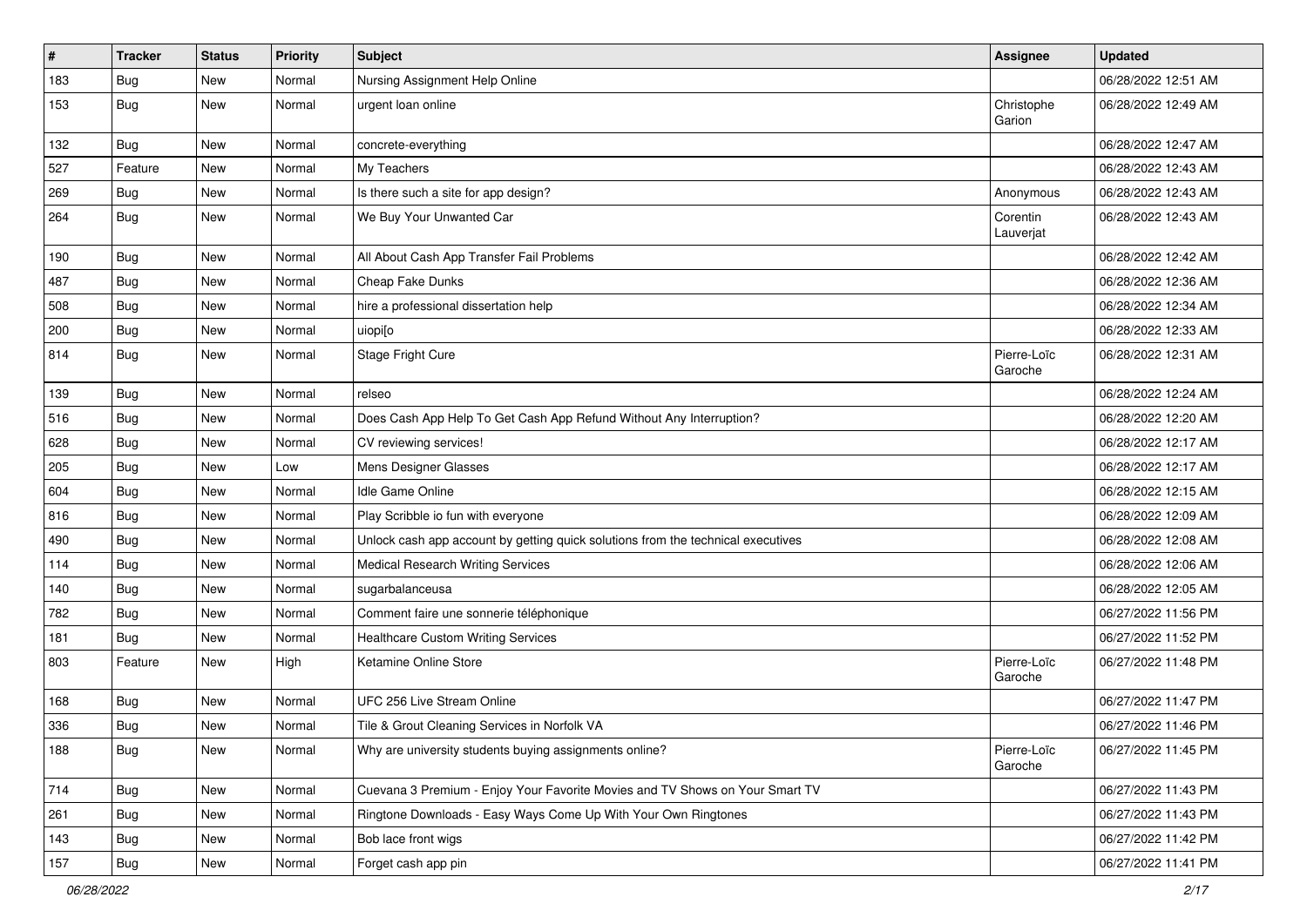| $\vert$ # | <b>Tracker</b> | <b>Status</b> | <b>Priority</b> | <b>Subject</b>                                                         | Assignee               | <b>Updated</b>      |
|-----------|----------------|---------------|-----------------|------------------------------------------------------------------------|------------------------|---------------------|
| 717       | <b>Bug</b>     | New           | Normal          | Disney Plus Apk - Watch Movies and TV Shows on Your Device             |                        | 06/27/2022 11:38 PM |
| 169       | Bug            | New           | Normal          | CV Maker - UAE CV Writing Agency                                       |                        | 06/27/2022 11:37 PM |
| 234       | Bug            | New           | Normal          | My Personal Experience With the College Writing Services               |                        | 06/27/2022 11:31 PM |
| 470       | <b>Bug</b>     | New           | Normal          | Commercial Floor Cleaning Westchester MA                               |                        | 06/27/2022 11:31 PM |
| 939       | <b>Bug</b>     | New           | Normal          | Ability to change sound notifications                                  | Christophe<br>Garion   | 06/27/2022 11:29 PM |
| 607       | <b>Bug</b>     | New           | Normal          | Vex 5                                                                  |                        | 06/27/2022 11:24 PM |
| 572       | Feature        | New           | Normal          | New features of WhatsApp Plus on Android phones                        | Pierre-Loïc<br>Garoche | 06/27/2022 11:22 PM |
| 498       | <b>Bug</b>     | New           | Normal          | Téléchargeur SoundCloud : SoundCloud en Mp3                            | Christophe<br>Garion   | 06/27/2022 11:18 PM |
| 92        | <b>Bug</b>     | New           | High            | expression should have been normalized in EMF backend                  | Pierre-Loïc<br>Garoche | 06/27/2022 11:11 PM |
| 665       | Feature        | New           | Normal          | Look for a dedicated help with finance assignment                      |                        | 06/27/2022 11:10 PM |
| 494       | <b>Bug</b>     | New           | Normal          | <b>Buy Discussion Post</b>                                             |                        | 06/27/2022 11:08 PM |
| 595       | Bug            | New           | Normal          | RFM Online - une révolution dans la gestion de l'identité numérique    |                        | 06/27/2022 11:06 PM |
| 116       | <b>Bug</b>     | New           | Normal          | aertaeyg                                                               |                        | 06/27/2022 11:06 PM |
| 481       | <b>Bug</b>     | New           | Normal          | Nur Online Shop                                                        |                        | 06/27/2022 11:05 PM |
| 120       | Bug            | New           | Normal          | ghfjtkx                                                                | Pierre-Loïc<br>Garoche | 06/27/2022 11:05 PM |
| 178       | <b>Bug</b>     | New           | Normal          | transparent lace wigs                                                  |                        | 06/27/2022 11:04 PM |
| 289       | <b>Bug</b>     | New           | Normal          | Recover Yahoo Mail Forgotten Password - Explore Kanata Chinese         |                        | 06/27/2022 11:03 PM |
| 219       | <b>Bug</b>     | New           | Normal          | Free Ringtones for Cell Phones.                                        |                        | 06/27/2022 11:03 PM |
| 182       | Bug            | New           | Normal          | <b>Healthcare Custom Writing Services</b>                              |                        | 06/27/2022 11:00 PM |
| 922       | <b>Bug</b>     | New           | Normal          | Why Is The Need For Assignment Writing Services?                       |                        | 06/27/2022 10:54 PM |
| 772       | <b>Bug</b>     | <b>New</b>    | Normal          | united airlines baggage policy                                         |                        | 06/27/2022 10:53 PM |
| 478       | Feature        | New           | Normal          | Is it safe to install third-party WhatsApp GB?                         |                        | 06/27/2022 10:37 PM |
| 830       | <b>Bug</b>     | New           | Normal          | Poppy Playtime APK                                                     |                        | 06/27/2022 10:31 PM |
| 592       | <b>Bug</b>     | New           | Normal          | Deezer Premium APK - Baixe músicas de qualquer lugar do mundo de graça |                        | 06/27/2022 10:23 PM |
| 228       | Bug            | New           | Normal          | Why Does Cash App Transaction Failed? - Here Is the Answer             |                        | 06/27/2022 10:20 PM |
| 251       | Bug            | New           | Normal          | All About Cash App Transfer Fail Problems                              | Pierre-Loïc<br>Garoche | 06/27/2022 10:19 PM |
| 321       | <b>Bug</b>     | New           | Normal          | Tile & Grout Cleaning Services in Virginia Beach VA                    |                        | 06/27/2022 10:08 PM |
| 737       | <b>Bug</b>     | New           | Normal          | How Do I Talk To A Live Person At Facebook If Anything Is Doubtful?    |                        | 06/27/2022 09:59 PM |
| 762       | Bug            | New           | Normal          | How To Add Money To A Cash App Card If Struggling With Low Amount?     |                        | 06/27/2022 09:58 PM |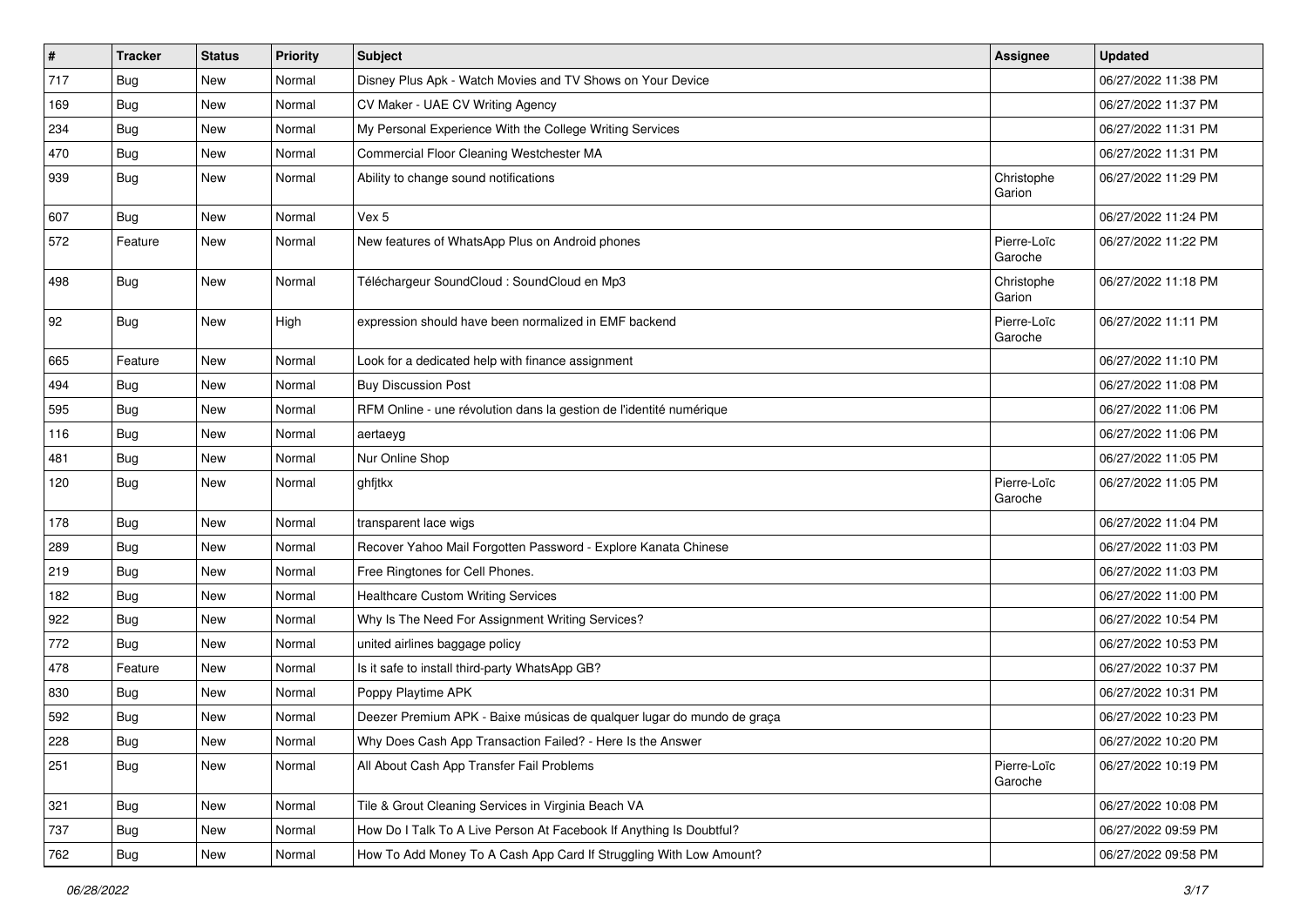| #   | <b>Tracker</b> | <b>Status</b> | <b>Priority</b> | <b>Subject</b>                                                                                                                               | <b>Assignee</b>        | <b>Updated</b>      |
|-----|----------------|---------------|-----------------|----------------------------------------------------------------------------------------------------------------------------------------------|------------------------|---------------------|
| 684 | <b>Bug</b>     | New           | Normal          | Difference between paper map and online map                                                                                                  |                        | 06/27/2022 09:55 PM |
| 680 | Feature        | New           | Normal          | Word Jewels 2                                                                                                                                |                        | 06/27/2022 09:55 PM |
| 519 | Bug            | New           | Normal          | Are you finding online UK Assignment writers?                                                                                                |                        | 06/27/2022 09:51 PM |
| 347 | <b>Bug</b>     | New           | Normal          | Eco/Green Cleaning Services in Chesapeake VA                                                                                                 |                        | 06/27/2022 09:46 PM |
| 600 | <b>Bug</b>     | New           | Normal          | Play Store Pro                                                                                                                               |                        | 06/27/2022 09:43 PM |
| 556 | <b>Bug</b>     | New           | Normal          | Play Game Mod Apk With Your Friends                                                                                                          |                        | 06/27/2022 09:42 PM |
| 281 | Feature        | New           | Normal          | what are the types of Ringtones?                                                                                                             | Anonymous              | 06/27/2022 09:41 PM |
| 504 | Bug            | <b>New</b>    | Normal          | A beginner should always look for online Java assignment help!                                                                               |                        | 06/27/2022 09:41 PM |
| 331 | Bug            | New           | Normal          | Water Extraction Services in Norfolk VA                                                                                                      |                        | 06/27/2022 09:38 PM |
| 486 | Bug            | New           | Low             | HP Wireless Printer Setup                                                                                                                    | Anonymous              | 06/27/2022 09:35 PM |
| 561 | Bug            | New           | Normal          | Enjoy the Full YouTube Premium Experience With YouTube Premium Membership                                                                    |                        | 06/27/2022 09:33 PM |
| 76  | <b>Bug</b>     | New           | Normal          | Import error: Load error: imported node real_to_int declared in a regular Lustre file. File "include/conv.lusi", line 1,<br>characters 0-64: |                        | 06/27/2022 09:32 PM |
| 948 | Bug            | New           | Normal          | Canon IJ Network Tool                                                                                                                        |                        | 06/27/2022 09:30 PM |
| 215 | Bug            | New           | Normal          | How For Top Level Cell Phone For You                                                                                                         |                        | 06/27/2022 09:19 PM |
| 507 | Bug            | <b>New</b>    | Normal          | central.bitdefender.com                                                                                                                      |                        | 06/27/2022 09:13 PM |
| 601 | <b>Bug</b>     | New           | Normal          | Best Essay Writing Service UK                                                                                                                | Pierre-Loïc<br>Garoche | 06/27/2022 09:13 PM |
| 73  | Bug            | New           | Urgent          | properties ID is not set in Json in EMF backend                                                                                              | Pierre-Loïc<br>Garoche | 06/27/2022 09:11 PM |
| 155 | <b>Bug</b>     | New           | Normal          | Cant access my cash app account                                                                                                              | Pierre-Loïc<br>Garoche | 06/27/2022 09:11 PM |
| 211 | <b>Bug</b>     | New           | Normal          | Problem in Cash App rebate? Call Cash App customer service number for help.                                                                  |                        | 06/27/2022 09:05 PM |
| 599 | Bug            | New           | Normal          | Do you know how to delete cash app account from your computer?                                                                               |                        | 06/27/2022 09:05 PM |
| 777 | <b>Bug</b>     | New           | Normal          | Obtain driving instructions using Google Maps.                                                                                               |                        | 06/27/2022 09:05 PM |
| 267 | <b>Bug</b>     | New           | Normal          | How To Use Internet Radio Services To Listen To Your Favorite Songs                                                                          |                        | 06/27/2022 09:03 PM |
| 493 | Feature        | New           | High            | chainsaw dance                                                                                                                               |                        | 06/27/2022 09:01 PM |
| 275 | <b>Bug</b>     | New           | Normal          | Activate Cash App Card With Or Without QR - Step By Step Guide                                                                               | Pierre-Loïc<br>Garoche | 06/27/2022 09:01 PM |
| 554 | Bug            | New           | Normal          | XvideoStudio Video Editor APK Free Download on TechToDown                                                                                    |                        | 06/27/2022 08:59 PM |
| 783 | Bug            | New           | Normal          | How Do I Determine The Reasons And Solutions To Fix Cash App Transfer Failed?                                                                |                        | 06/27/2022 08:58 PM |
| 568 | <b>Bug</b>     | New           | Normal          | Instale a versão mais recente do YouTube Premium                                                                                             |                        | 06/27/2022 08:56 PM |
| 529 | <b>Bug</b>     | New           | Normal          | Thop TV APK - Free Download for Android                                                                                                      |                        | 06/27/2022 08:52 PM |
| 258 | <b>Bug</b>     | New           | Normal          | Fake Nike Dunk High AMBUSH Deep Royal                                                                                                        |                        | 06/27/2022 08:50 PM |
| 209 | <b>Bug</b>     | New           | Normal          | Neglect to access old Cash App account considering message notice issue? Contact help.                                                       |                        | 06/27/2022 08:49 PM |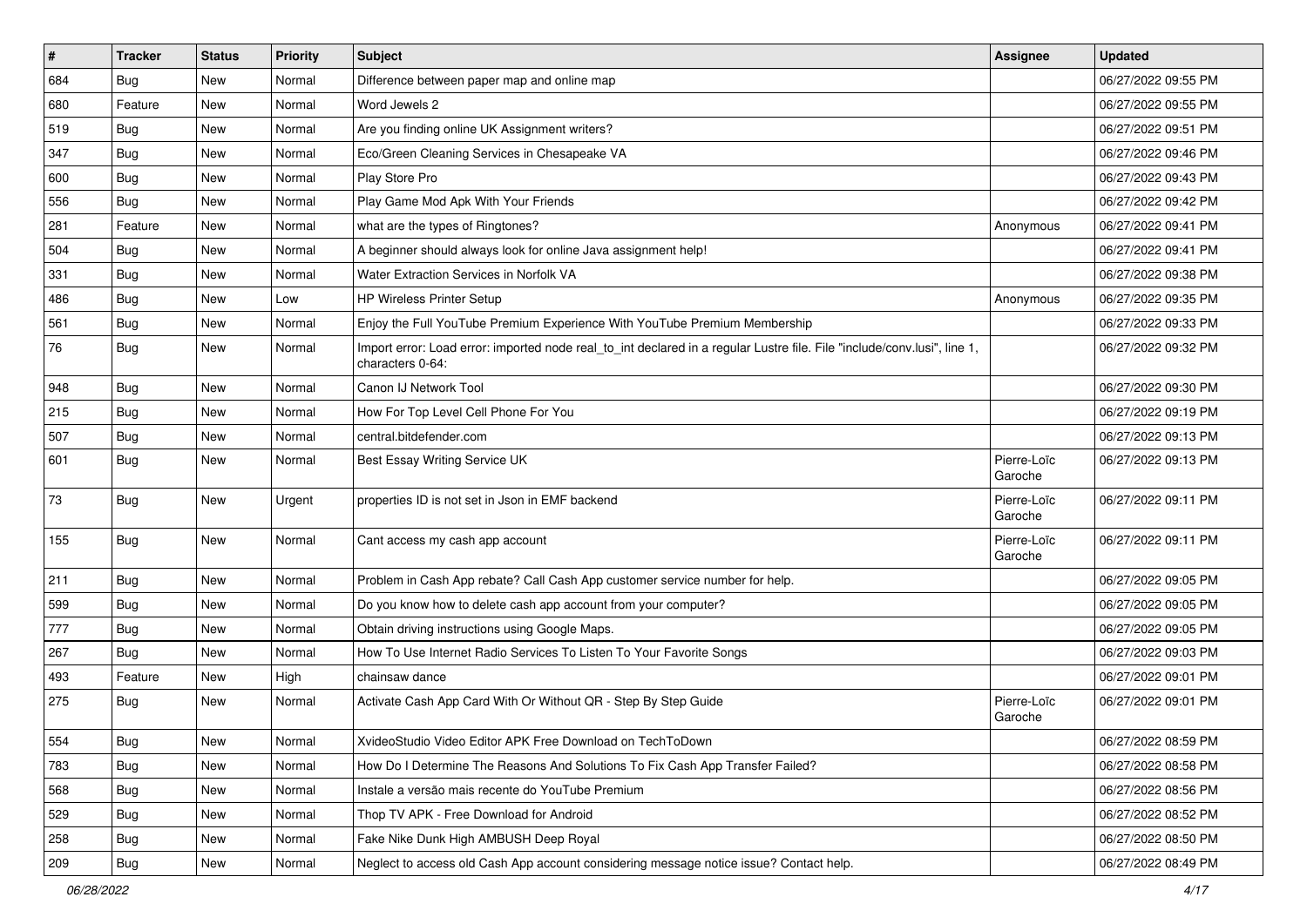| $\vert$ # | <b>Tracker</b> | <b>Status</b> | <b>Priority</b> | <b>Subject</b>                                                                           | Assignee               | <b>Updated</b>      |
|-----------|----------------|---------------|-----------------|------------------------------------------------------------------------------------------|------------------------|---------------------|
| 525       | <b>Bug</b>     | <b>New</b>    | Normal          | If you don't have a QR code: How to activate cash app card in app                        |                        | 06/27/2022 08:47 PM |
| 244       | Bug            | New           | Normal          | Quels sont les avantages des stations de radio en ligne.                                 |                        | 06/27/2022 08:46 PM |
| 145       | Bug            | New           | Normal          | abdulbaissagar                                                                           |                        | 06/27/2022 08:45 PM |
| 503       | Bug            | New           | Normal          | Youtube Premium Apk free download for Android                                            |                        | 06/27/2022 08:43 PM |
| 761       | Bug            | <b>New</b>    | Normal          | What is it about basketball that makes it so popular in the United States?               | Corentin<br>Lauverjat  | 06/27/2022 08:40 PM |
| 501       | Bug            | New           | Normal          | How Do I Annihilate Cash App Transfer Failed Problems Effectively                        | Pierre-Loïc<br>Garoche | 06/27/2022 08:38 PM |
| 718       | <b>Bug</b>     | <b>New</b>    | High            | Solve Complex Accounting Assignments                                                     | Hamza<br>Bourbouh      | 06/27/2022 08:38 PM |
| 804       | <b>Bug</b>     | New           | Normal          | Review                                                                                   |                        | 06/27/2022 08:38 PM |
| 1018      | <b>Bug</b>     | New           | Normal          | So erhalten Sie ein kostenloses Hörbuch                                                  |                        | 06/27/2022 08:35 PM |
| 559       | Bug            | New           | High            | What Are Permission For Applications like Facebook Sending MMS?                          |                        | 06/27/2022 08:34 PM |
| 824       | Feature        | New           | Normal          | How to watch Fox News on my Smart TV or similar devices?                                 | Pierre-Loïc<br>Garoche | 06/27/2022 08:32 PM |
| 496       | Bug            | <b>New</b>    | Normal          | What is Live NetTV?                                                                      |                        | 06/27/2022 08:32 PM |
| 557       | Feature        | New           | Normal          | <b>Business Law Assignment Help</b>                                                      |                        | 06/27/2022 08:31 PM |
| 138       | Bug            | <b>New</b>    | Normal          | own-sweethome                                                                            |                        | 06/27/2022 08:22 PM |
| 971       | Bug            | New           | Normal          | How Do I Check Balance On Cash App Card With Optimum Ease?                               |                        | 06/27/2022 08:16 PM |
| 779       | Feature        | New           | Normal          | Latest Whatsapp groups for Teens                                                         | Pierre-Loïc<br>Garoche | 06/27/2022 08:15 PM |
| 75        | <b>Bug</b>     | <b>New</b>    | Normal          | exception File "checks/algebraicLoop.ml", line 368, characters 16-22: Assertion failed   |                        | 06/27/2022 08:11 PM |
| 285       | <b>Bug</b>     | New           | Normal          | Have you ever written an essay?                                                          |                        | 06/27/2022 08:05 PM |
| 951       | <b>Bug</b>     | New           | Normal          | Canon.com/ijsetup                                                                        |                        | 06/27/2022 07:56 PM |
| 194       | Bug            | New           | Normal          | lace closure wigs                                                                        |                        | 06/27/2022 07:56 PM |
| 774       | Bug            | New           | Normal          | Follow proper initiatives                                                                |                        | 06/27/2022 07:54 PM |
| 243       | Feature        | <b>New</b>    | Normal          | Reconstruir la pandilla de la mafia en Gangstar Vegas MOD APK                            |                        | 06/27/2022 07:53 PM |
| 512       | <b>Bug</b>     | New           | Normal          | The Importance Of Using Custom Writing Services                                          |                        | 06/27/2022 07:52 PM |
| 621       | Bug            | <b>New</b>    | Normal          | Buy All Modafinil & Armodafinil Tablets @Buy Modafinil US                                |                        | 06/27/2022 07:52 PM |
| 502       | <b>Bug</b>     | New           | Normal          | Les instructions pour définir des sonneries pour iPhone sont simples et faciles à suivre |                        | 06/27/2022 07:52 PM |
| 180       | Feature        | New           | Normal          | homoeobazaar                                                                             |                        | 06/27/2022 07:51 PM |
| 531       | <b>Bug</b>     | New           | Normal          | Cheap Assignment Writing Service UK                                                      | Anonymous              | 06/27/2022 07:38 PM |
| 612       | Bug            | <b>New</b>    | Normal          | <b>Luxury Slingshot Rental</b>                                                           |                        | 06/27/2022 07:36 PM |
| 133       | Bug            | New           | Normal          | craftlabs                                                                                |                        | 06/27/2022 07:32 PM |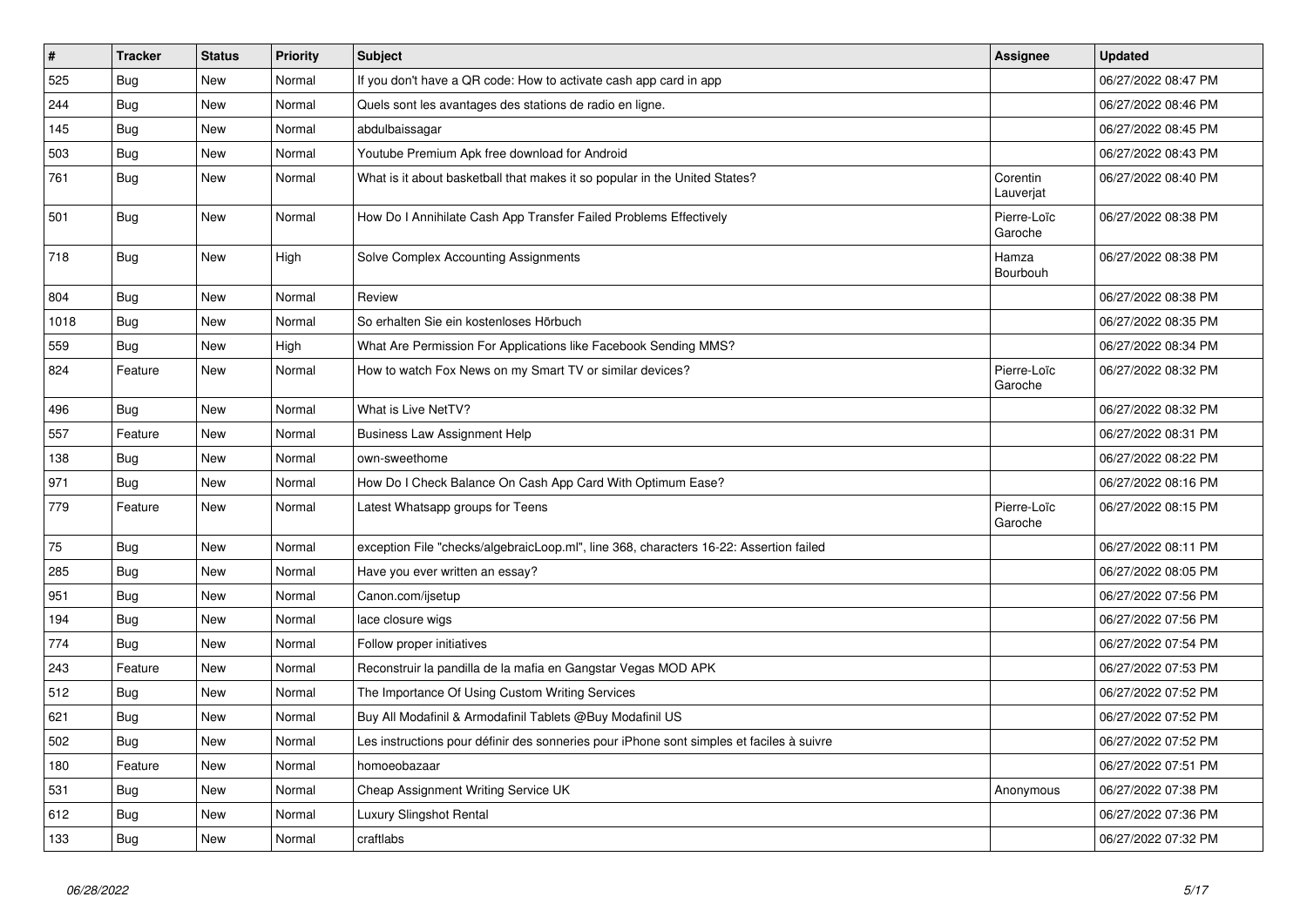| $\vert$ # | <b>Tracker</b> | <b>Status</b> | <b>Priority</b> | Subject                                                                                                      | Assignee               | <b>Updated</b>      |
|-----------|----------------|---------------|-----------------|--------------------------------------------------------------------------------------------------------------|------------------------|---------------------|
| 534       | Bug            | New           | Normal          | Know how to initiate cash app refund by contacting the technical team                                        | Pierre-Loïc<br>Garoche | 06/27/2022 07:31 PM |
| 523       | <b>Bug</b>     | New           | Normal          | What Is The Right Google Account Recovery Aid To Regain Account Access?                                      | Pierre-Loïc<br>Garoche | 06/27/2022 07:29 PM |
| 634       | <b>Bug</b>     | New           | Normal          | Buy Vidalista Tablets (Tadalafil) at [\$25 OFF + Free Shipping] Vidalistatablets                             |                        | 06/27/2022 07:24 PM |
| 820       | Bug            | New           | Normal          | Metal Slug Apk para Android                                                                                  |                        | 06/27/2022 07:22 PM |
| 161       | Bug            | New           | Normal          | dfdrtyuio                                                                                                    |                        | 06/27/2022 07:21 PM |
| 677       | Bug            | New           | Normal          | Logo Design Services Near Me                                                                                 |                        | 06/27/2022 07:18 PM |
| 661       | Bug            | New           | Normal          | Turbo VPN MOD APK Download                                                                                   |                        | 06/27/2022 07:18 PM |
| 210       | <b>Bug</b>     | <b>New</b>    | Normal          | Issue with check symbol in Cash App? Dial assist number with calling Cash App customer service phone number. |                        | 06/27/2022 07:16 PM |
| 586       | Bug            | New           | Normal          | Best Modifications For Your Mobile Phone                                                                     |                        | 06/27/2022 07:15 PM |
| 987       | <b>Bug</b>     | New           | Normal          | <b>Medicinal Mushrooms</b>                                                                                   |                        | 06/27/2022 07:13 PM |
| 246       | Bug            | New           | Normal          | The Beast App                                                                                                |                        | 06/27/2022 07:03 PM |
| 542       | <b>Bug</b>     | New           | Normal          | Web N Logo Design                                                                                            |                        | 06/27/2022 07:02 PM |
| 489       | <b>Bug</b>     | New           | Normal          | Get cash app refund instantly if sent to the wrong person                                                    |                        | 06/27/2022 06:48 PM |
| 217       | <b>Bug</b>     | New           | Normal          | How this service matter most?                                                                                |                        | 06/27/2022 06:48 PM |
| 497       | <b>Bug</b>     | New           | Normal          | Fake Nike Dunk Low Off-White Lot 50                                                                          |                        | 06/27/2022 06:48 PM |
| 656       | <b>Bug</b>     | New           | Normal          | Kiwi Nutrition Facts And Health Benefits                                                                     |                        | 06/27/2022 06:45 PM |
| 515       | <b>Bug</b>     | New           | Normal          | Fragment Nike Dunk High Tokyo Fake                                                                           |                        | 06/27/2022 06:40 PM |
| 352       | <b>Bug</b>     | New           | Normal          | Tile & Grout Cleaning Services in Chesapeake VA                                                              |                        | 06/27/2022 06:39 PM |
| 509       | Feature        | New           | Normal          | Fashion                                                                                                      | Anonymous              | 06/27/2022 06:39 PM |
| 659       | <b>Bug</b>     | New           | Normal          | Olive Oil Properties And Health Benefits                                                                     |                        | 06/27/2022 06:34 PM |
| 202       | <b>Bug</b>     | New           | Normal          | blonde wig                                                                                                   |                        | 06/27/2022 06:27 PM |
| 499       | Feature        | New           | Normal          | Discover The Premium Features Of Spotify Mod Apk                                                             |                        | 06/27/2022 06:24 PM |
| 618       | <b>Bug</b>     | New           | Normal          | Buy Steroids Online with OurMedicnes.com   Best Quality Steroids                                             |                        | 06/27/2022 06:17 PM |
| 739       | Bug            | New           | Normal          | law dissertation help                                                                                        |                        | 06/27/2022 06:12 PM |
| 150       | <b>Bug</b>     | New           | Normal          | dfgh                                                                                                         |                        | 06/27/2022 05:59 PM |
| 602       | <b>Bug</b>     | New           | Normal          | Best Essay Writing Service UK                                                                                | Pierre-Loïc<br>Garoche | 06/27/2022 05:53 PM |
| 563       | <b>Bug</b>     | New           | Normal          | Understanding the Difference Between Free and Paid Mod Apks                                                  |                        | 06/27/2022 05:53 PM |
| 248       | Bug            | New           | Normal          | Mobile ringtones and attractiveness ringtones                                                                |                        | 06/27/2022 05:51 PM |
| 756       | Feature        | New           | Normal          | Your one-stop destination for the thesis writing service                                                     |                        | 06/27/2022 05:46 PM |
| 175       | Feature        | New           | Normal          | All About Cash App Transfer Fail Problems                                                                    |                        | 06/27/2022 05:44 PM |
| 214       | Feature        | New           | Normal          | Five Christmas Apps For Apple Users                                                                          |                        | 06/27/2022 05:41 PM |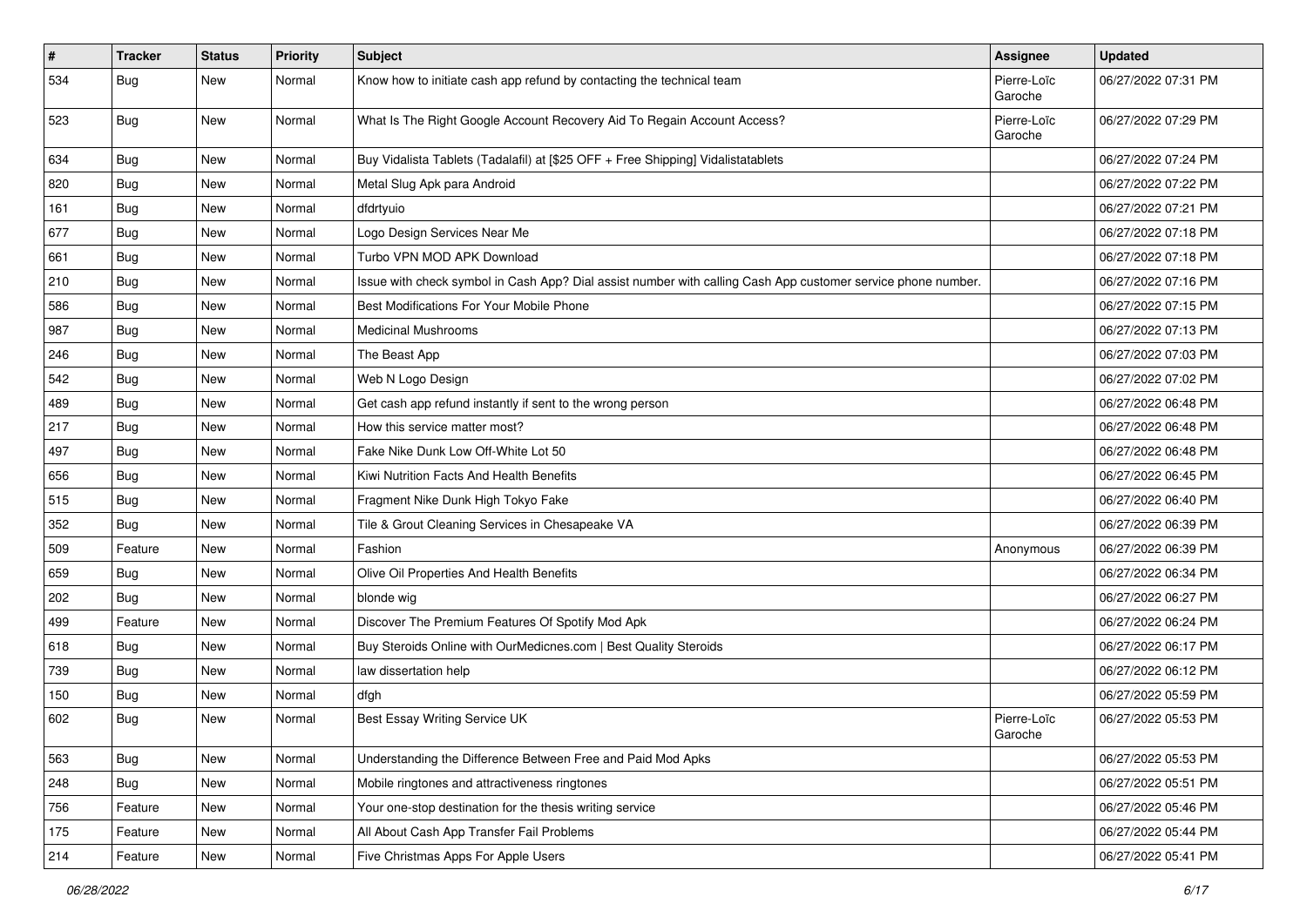| $\vert$ # | <b>Tracker</b> | <b>Status</b> | <b>Priority</b> | <b>Subject</b>                                                             | <b>Assignee</b>        | <b>Updated</b>      |
|-----------|----------------|---------------|-----------------|----------------------------------------------------------------------------|------------------------|---------------------|
| 587       | Bug            | New           | Normal          | Why Picsart Pro Offers Great Features                                      |                        | 06/27/2022 05:28 PM |
| 707       | <b>Bug</b>     | New           | Normal          | Why Accounting Assignments Are Beneficial For The Students?                | Pierre-Loïc<br>Garoche | 06/27/2022 05:25 PM |
| 457       | Bug            | New           | Normal          | Carpet Cleaning Medford MA                                                 |                        | 06/27/2022 05:21 PM |
| 682       | <b>Bug</b>     | <b>New</b>    | Normal          | Does Facebook customer service live chat allow to speak with someone?      |                        | 06/27/2022 05:19 PM |
| 787       | Bug            | New           | Normal          | Assured Assignment Help                                                    |                        | 06/27/2022 05:19 PM |
| 532       | Bug            | New           | Normal          | My Assignment Help                                                         |                        | 06/27/2022 05:16 PM |
| 695       | Bug            | New           | Normal          | Refer Listas IPTV Apk                                                      |                        | 06/27/2022 05:13 PM |
| 673       | <b>Bug</b>     | New           | Normal          | Learn the basics of pixel art - Clear grid                                 |                        | 06/27/2022 05:06 PM |
| 540       | <b>Bug</b>     | New           | Normal          | Why Haven't I Received My Cash App Card? Can I get t the reasons behind it |                        | 06/27/2022 04:54 PM |
| 1077      | Bug            | New           | Normal          | Les excellentes façons d'utiliser ces images                               |                        | 06/27/2022 04:52 PM |
| 583       | <b>Bug</b>     | New           | High            | Need the Cash app customer service phone number?                           |                        | 06/27/2022 04:49 PM |
| 678       | Bug            | New           | Normal          | How to be a winner in buidnow gg                                           |                        | 06/27/2022 04:47 PM |
| 558       | Feature        | New           | Normal          | Stunning Classic Sofas                                                     |                        | 06/27/2022 04:44 PM |
| 380       | Bug            | New           | Normal          | Moving Services in McLean VA                                               |                        | 06/27/2022 04:40 PM |
| 479       | Bug            | New           | Normal          | Limousine Service Bellevue WA                                              |                        | 06/27/2022 04:37 PM |
| 63        | Feature        | New           | Normal          | Skip normalization step in mutation generation if it possible              | Pierre-Loïc<br>Garoche | 06/27/2022 04:16 PM |
| 763       | Bug            | New           | High            | How to Make a Ringtone on Your iPhone                                      |                        | 06/27/2022 04:16 PM |
| 760       | Bug            | New           | Normal          | apkmod                                                                     |                        | 06/27/2022 04:13 PM |
| 986       | <b>Bug</b>     | New           | Normal          | dbhdsvbhdf                                                                 | Christophe<br>Garion   | 06/27/2022 04:12 PM |
| 480       | <b>Bug</b>     | New           | Normal          | Nur Online Shop                                                            |                        | 06/27/2022 04:03 PM |
| 738       | Bug            | New           | Normal          | How Much Amount Do I Get Using The Referral Code For Cash App?             |                        | 06/27/2022 03:58 PM |
| 697       | Bug            | New           | Normal          | How to Descargar Pura TV For Android                                       |                        | 06/27/2022 03:57 PM |
| 654       | Feature        | New           | Normal          | Peach Health Benefits                                                      |                        | 06/27/2022 03:56 PM |
| 953       | <b>Bug</b>     | New           | Normal          | Manga Dogs - Read Your Favorite Comics on Your Smartphone                  |                        | 06/27/2022 03:53 PM |
| 272       | Feature        | New           | Normal          | Fashion                                                                    |                        | 06/27/2022 03:53 PM |
| 686       | Bug            | New           | Normal          | Welcome To The Most Demandable Mahipalpur Escorts Agency                   |                        | 06/27/2022 03:45 PM |
| 546       | Feature        | New           | Normal          | Quickbooks Error                                                           |                        | 06/27/2022 03:44 PM |
| 655       | <b>Bug</b>     | New           | Normal          | Eggplant Health Benefits                                                   |                        | 06/27/2022 03:40 PM |
| 594       | Feature        | New           | Normal          | How does research proposal help online make it easy for me?                |                        | 06/27/2022 03:34 PM |
| 292       | <b>Bug</b>     | <b>New</b>    | Normal          | Venmo to Cash App Transfer Of Money- Explore Here                          |                        | 06/27/2022 03:27 PM |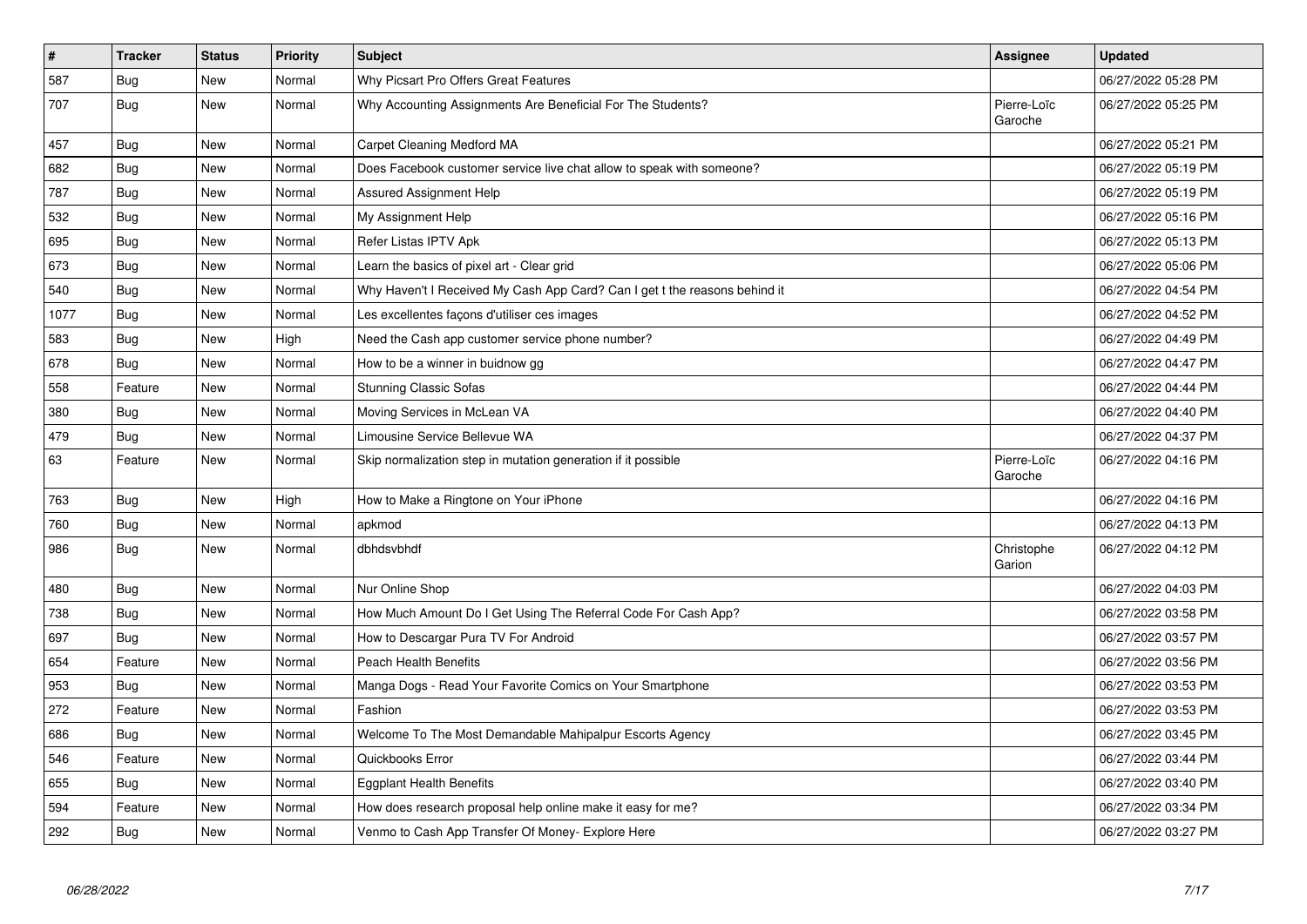| $\vert$ # | <b>Tracker</b> | <b>Status</b> | <b>Priority</b> | Subject                                                         | <b>Assignee</b>        | <b>Updated</b>      |
|-----------|----------------|---------------|-----------------|-----------------------------------------------------------------|------------------------|---------------------|
| 216       | Feature        | New           | High            | Barry Keoghan                                                   | Pierre-Loïc<br>Garoche | 06/27/2022 03:26 PM |
| 541       | Bug            | New           | Normal          | How to fix the cash app payment failed errors?                  |                        | 06/27/2022 03:22 PM |
| 185       | <b>Bug</b>     | New           | Normal          | Non-Plagiarized Research Writing                                |                        | 06/27/2022 03:20 PM |
| 724       | Bug            | New           | Normal          | Dial Chime Customer support number for a quick response         |                        | 06/27/2022 03:15 PM |
| 687       | <b>Bug</b>     | New           | Normal          | How to use twitch.tv/activate?                                  |                        | 06/27/2022 03:15 PM |
| 662       | <b>Bug</b>     | New           | Normal          | Oreo TV Download - The Easiest Way to Watch Live TV             |                        | 06/27/2022 03:14 PM |
| 520       | <b>Bug</b>     | New           | Normal          | What Is The Major Role Of Cash.app/Help and Support Page?       |                        | 06/27/2022 03:04 PM |
| 1119      | <b>Bug</b>     | New           | Normal          | Klondike Solitaire                                              |                        | 06/27/2022 03:00 PM |
| 115       | <b>Bug</b>     | New           | Normal          | NFL LIVE STREAM                                                 |                        | 06/27/2022 02:53 PM |
| 119       | <b>Bug</b>     | New           | Normal          | klhjigyu                                                        |                        | 06/27/2022 02:44 PM |
| 571       | <b>Bug</b>     | New           | Normal          | How may the Cash app dispute your trade?                        | Pierre-Loïc<br>Garoche | 06/27/2022 02:39 PM |
| 668       | Bug            | New           | Normal          | Get to know Cash App Refund Process here                        |                        | 06/27/2022 02:38 PM |
| 491       | Feature        | New           | Normal          | Automatically download and paste Reddit wallpapers into Windows |                        | 06/27/2022 02:22 PM |
| 581       | <b>Bug</b>     | New           | Normal          | E-Learning Course Help                                          |                        | 06/27/2022 02:22 PM |
| 225       | Bug            | New           | Normal          | instant personal loan                                           |                        | 06/27/2022 02:20 PM |
| 615       | Bug            | New           | Normal          | CheapestMedsShop   100% Safe Medicines Online in USA UK & AUS.  |                        | 06/27/2022 02:19 PM |
| 196       | <b>Bug</b>     | New           | Normal          | Homoeobazaar For Homeopathy Medicines                           |                        | 06/27/2022 02:18 PM |
| 613       | Bug            | New           | Normal          | Buy Aspadol 100mg Tab Online in US, UK, AU   Erospharmacy       |                        | 06/27/2022 02:16 PM |
| 484       | Bug            | New           | Normal          | UK best essay writing service                                   |                        | 06/27/2022 02:01 PM |
| 715       | <b>Bug</b>     | New           | Normal          | Puppy Playtime Descargar gratis                                 |                        | 06/27/2022 01:57 PM |
| 526       | <b>Bug</b>     | New           | Normal          | Soundcloud to mp3 converter - Download Soundcloud songs         |                        | 06/27/2022 01:55 PM |
| 134       | <b>Bug</b>     | New           | Normal          | wisegolfers                                                     |                        | 06/27/2022 01:54 PM |
| 274       | <b>Bug</b>     | New           | Normal          | How AI is transforming coupon marketing campaigns?              | Anonymous              | 06/27/2022 01:54 PM |
| 505       | <b>Bug</b>     | New           | Normal          | www.trendmicro.com/activate                                     |                        | 06/27/2022 01:52 PM |
| 1128      | Bug            | New           | Normal          | cvjvfbdi                                                        | Hamza<br>Bourbouh      | 06/27/2022 01:52 PM |
| 450       | Bug            | New           | Normal          | Floor Stripping Quincy MA                                       |                        | 06/27/2022 01:48 PM |
| 552       | Feature        | New           | Normal          | Radio rfm and the benefits of radio rfm                         |                        | 06/27/2022 01:44 PM |
| 506       | Bug            | New           | Normal          | www.trendmicro.com/activate                                     |                        | 06/27/2022 01:43 PM |
| 567       | Bug            | New           | Normal          | Singapore assignment help                                       |                        | 06/27/2022 01:38 PM |
| 620       | <b>Bug</b>     | New           | Normal          | Viagra Meds: Fastest & Quick Delivery On Your Doorstep - USA    |                        | 06/27/2022 01:33 PM |
| 1101      | <b>Bug</b>     | New           | Normal          | How to Delete Cash App History at once?                         |                        | 06/27/2022 01:33 PM |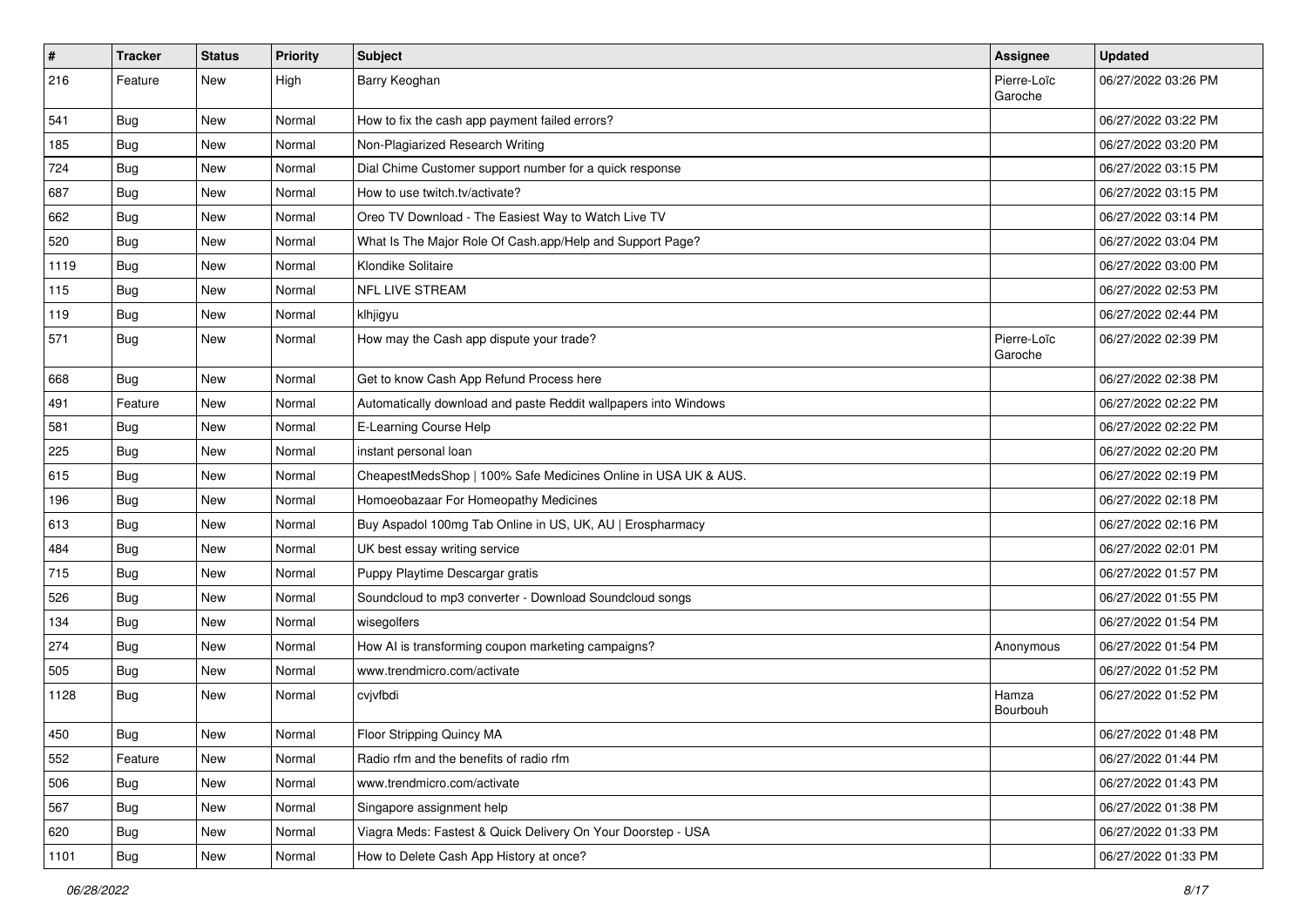| $\sharp$ | <b>Tracker</b> | <b>Status</b> | <b>Priority</b> | Subject                                                                             | <b>Assignee</b>        | <b>Updated</b>      |
|----------|----------------|---------------|-----------------|-------------------------------------------------------------------------------------|------------------------|---------------------|
| 995      | Feature        | New           | Normal          | "ij.start canon                                                                     |                        | 06/27/2022 01:29 PM |
| 603      | Bug            | New           | Normal          | Premiere gratuito da lista de IPTV                                                  |                        | 06/27/2022 01:24 PM |
| 812      | Feature        | New           | Normal          | canon.com/ijsetup                                                                   |                        | 06/27/2022 01:21 PM |
| 222      | <b>Bug</b>     | New           | Normal          | Social Profile links                                                                |                        | 06/27/2022 01:15 PM |
| 184      | Bug            | <b>New</b>    | Normal          | Affordable Business Writing Services                                                |                        | 06/27/2022 01:09 PM |
| 282      | Bug            | New           | Normal          | Activate Cash App Card: Learn Simple Steps & Fix Errors                             |                        | 06/27/2022 01:08 PM |
| 704      | Bug            | New           | Normal          | Reach support team of Chime Customer Service for instant help                       |                        | 06/27/2022 01:05 PM |
| 789      | <b>Bug</b>     | New           | Normal          | Full version                                                                        |                        | 06/27/2022 01:00 PM |
| 400      | Bug            | New           | Normal          | Office Moving Services in Potomac MD                                                |                        | 06/27/2022 12:57 PM |
| 465      | Bug            | <b>New</b>    | Normal          | Carpet Cleaning Westchester MA                                                      |                        | 06/27/2022 12:50 PM |
| 524      | <b>Bug</b>     | New           | Normal          | How Does Google Account Recovery Work If Your Account Is Hacked?                    |                        | 06/27/2022 12:46 PM |
| 550      | Bug            | New           | Normal          | Nederland FM - beste manieren om naar internationale radio op internet te luisteren |                        | 06/27/2022 12:45 PM |
| 146      | <b>Bug</b>     | New           | Normal          | bayabais                                                                            |                        | 06/27/2022 12:39 PM |
| 1107     | Feature        | New           | High            | Where do you have to find an application to watch news and sports videos?           | Christophe<br>Garion   | 06/27/2022 12:38 PM |
| 263      | Feature        | New           | Normal          | Wrecked Car Is Nothing But A Worthless                                              | Pierre-Loïc<br>Garoche | 06/27/2022 12:37 PM |
| 716      | Bug            | New           | Normal          | La celebración de un BabyShower.                                                    |                        | 06/27/2022 12:29 PM |
| 801      | Bug            | New           | Normal          | Who Is an ETL Engineer                                                              |                        | 06/27/2022 12:25 PM |
| 564      | <b>Bug</b>     | New           | Normal          | How To Install RepelisPlus On Your Android Phone?                                   |                        | 06/27/2022 12:23 PM |
| 579      | <b>Bug</b>     | New           | Normal          | YOUR CV MAKES YOUR FIRST IMPRESSION                                                 | Christophe<br>Garion   | 06/27/2022 12:22 PM |
| 461      | Bug            | <b>New</b>    | Normal          | Germs Removal Medford MA                                                            |                        | 06/27/2022 12:21 PM |
| 703      | Bug            | New           | Normal          | For real-time help, dial Facebook customer service number                           |                        | 06/27/2022 12:08 PM |
| 609      | <b>Bug</b>     | New           | High            | Online Trusted Medicine Store in US for Health - Genericmedsupply                   |                        | 06/27/2022 12:02 PM |
| 233      | Bug            | <b>New</b>    | Normal          | Anauthorsway.com: My User Experience                                                |                        | 06/27/2022 12:02 PM |
| 770      | Bug            | New           | Normal          | Canon IJ Network Tool                                                               |                        | 06/27/2022 11:57 AM |
| 644      | <b>Bug</b>     | New           | Normal          | <b>TeaTV App Review</b>                                                             |                        | 06/27/2022 11:47 AM |
| 817      | Bug            | New           | Normal          | Pacman 30th Anniversary                                                             |                        | 06/27/2022 11:47 AM |
| 537      | <b>Bug</b>     | New           | Normal          | Get tech assistance with customer support on ATT Yahoo email login issue.           |                        | 06/27/2022 11:44 AM |
| 197      | <b>Bug</b>     | New           | Normal          | SBL JABORANDI PLUS HAIR OIL - COMPLETE SCALP CARE (100ML)                           |                        | 06/27/2022 11:35 AM |
| 345      | <b>Bug</b>     | New           | Normal          | Stain Protection Services in Chesapeake VA                                          |                        | 06/27/2022 11:15 AM |
| 245      | Bug            | New           | Normal          | Write My Essay For Me Cheap                                                         |                        | 06/27/2022 11:15 AM |
| 799      | <b>Bug</b>     | New           | Normal          | Who Is an ETL Engineer                                                              |                        | 06/27/2022 11:07 AM |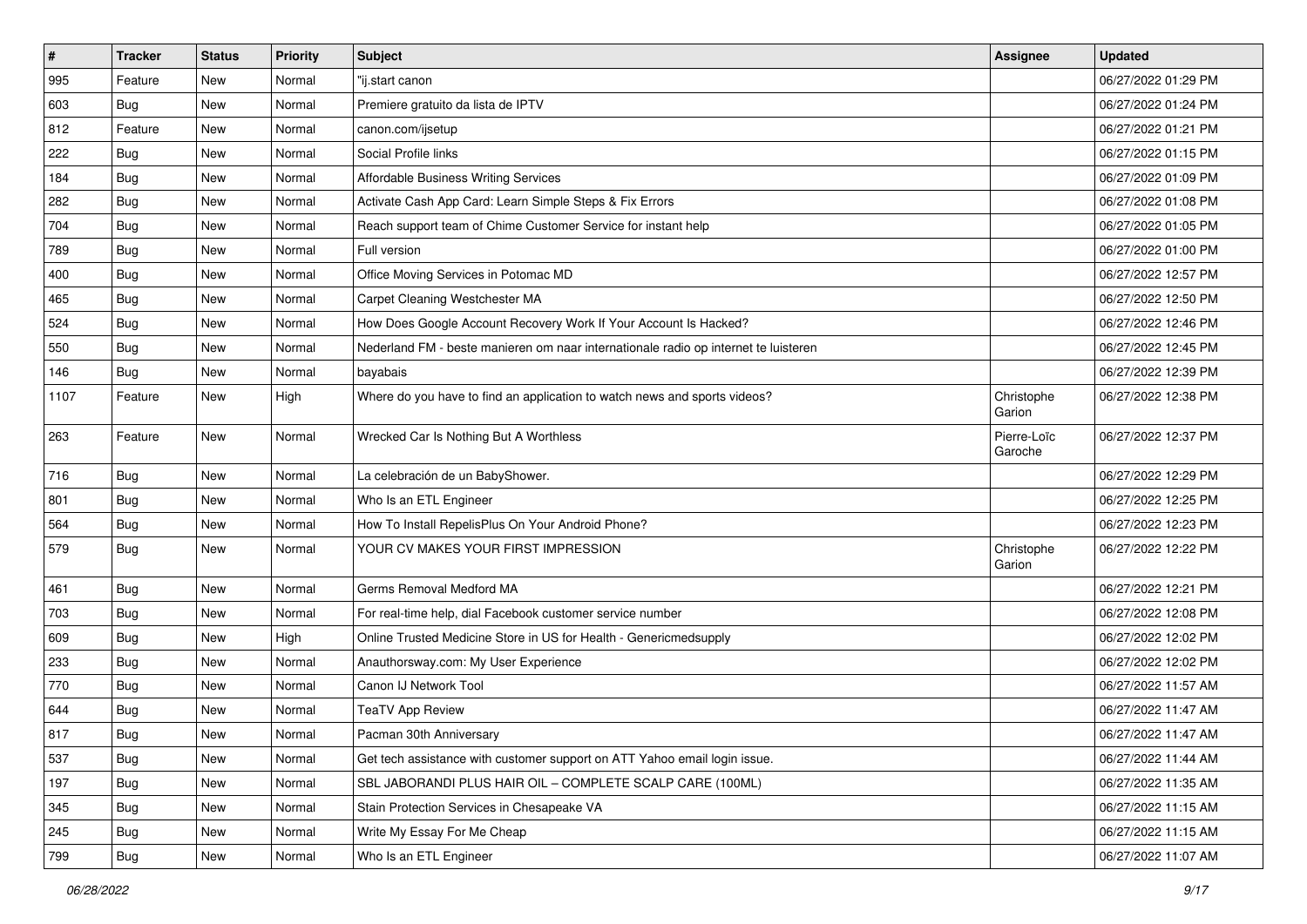| $\vert$ # | <b>Tracker</b> | <b>Status</b> | <b>Priority</b> | Subject                                                                                | Assignee               | <b>Updated</b>      |
|-----------|----------------|---------------|-----------------|----------------------------------------------------------------------------------------|------------------------|---------------------|
| 235       | <b>Bug</b>     | New           | Low             | HP Printer Assistant Software   Download & Install HP Assistant                        |                        | 06/27/2022 10:48 AM |
| 699       | <b>Bug</b>     | New           | Normal          | Would you be able to utilize Cash App Twitch?                                          |                        | 06/27/2022 10:45 AM |
| 1118      | Bug            | New           | Normal          | Gameplay Minecraft                                                                     |                        | 06/27/2022 10:33 AM |
| 640       | <b>Bug</b>     | New           | Normal          | play game with me                                                                      |                        | 06/27/2022 10:32 AM |
| 709       | Bug            | New           | Normal          | How To Load Cash App Card At Walmart Without Having To Face Any Hassle?                |                        | 06/27/2022 10:30 AM |
| 538       | <b>Bug</b>     | New           | Normal          | Will cash app refund money if scammed quickly?                                         |                        | 06/27/2022 10:25 AM |
| 164       | Bug            | New           | Normal          | dfgbd                                                                                  |                        | 06/27/2022 10:23 AM |
| 792       | <b>Bug</b>     | New           | Normal          | What is Google Camera Mod?                                                             |                        | 06/27/2022 10:20 AM |
| 232       | <b>Bug</b>     | New           | Normal          | FM whatsapp messaging app.                                                             |                        | 06/27/2022 10:04 AM |
| 642       | <b>Bug</b>     | New           | Normal          | thong tin thoi tiet ngay hom nay                                                       |                        | 06/27/2022 10:03 AM |
| 590       | <b>Bug</b>     | New           | Normal          | Follow proper initiatives to check my cash app card balance:                           |                        | 06/27/2022 09:57 AM |
| 637       | Feature        | New           | Normal          | Why do the Outlook rules not work in my account?                                       |                        | 06/27/2022 09:51 AM |
| 675       | Bug            | New           | Normal          | What Are Smart Tactics To Fix Cash App Transfer Failed Hurdles?                        |                        | 06/27/2022 09:51 AM |
| 639       | Bug            | New           | Normal          | thong tin chinh xac                                                                    |                        | 06/27/2022 09:48 AM |
| 822       | Bug            | New           | Normal          | Dowload Your Boyfriend Game                                                            |                        | 06/27/2022 09:48 AM |
| 798       | <b>Bug</b>     | New           | Normal          | Who Is an ETL Engineer                                                                 |                        | 06/27/2022 09:48 AM |
| 944       | Feature        | New           | Normal          | Canon.com/ijsetup                                                                      |                        | 06/27/2022 09:46 AM |
| 819       | Bug            | New           | Normal          | Metal Slug Apk para Android                                                            |                        | 06/27/2022 09:35 AM |
| 988       | Bug            | New           | Normal          | <b>Medicinal Mushrooms</b>                                                             |                        | 06/27/2022 09:33 AM |
| 685       | <b>Bug</b>     | New           | Low             | youtube thumbnail downloader                                                           | Pierre-Loïc<br>Garoche | 06/27/2022 09:30 AM |
| 614       | <b>Bug</b>     | New           | Normal          | Como baixar o MOD APK no celular                                                       |                        | 06/27/2022 09:26 AM |
| 575       | Feature        | New           | Low             | cheap jordan replicas for sale                                                         | Pierre-Loïc<br>Garoche | 06/27/2022 09:21 AM |
| 726       | <b>Bug</b>     | New           | Normal          | Mobile Application Development Services                                                |                        | 06/27/2022 09:10 AM |
| 652       | Bug            | New           | Normal          | <b>Sesame Health Benefits</b>                                                          |                        | 06/27/2022 08:59 AM |
| 657       | <b>Bug</b>     | New           | Normal          | <b>Coconut Nutrition Facts And Health Benefits</b>                                     |                        | 06/27/2022 08:56 AM |
| 113       | Bug            | New           | Normal          | ufc 254 live                                                                           |                        | 06/27/2022 08:54 AM |
| 959       | Bug            | New           | Normal          | Get connected with cash app team-How to get money off cash app at walmart without card |                        | 06/27/2022 08:52 AM |
| 653       | Bug            | New           | Normal          | Jujube (Jinjoles): Properties And Health Benefits                                      |                        | 06/27/2022 08:47 AM |
| 606       | Feature        | New           | Normal          | Play unblocked cookie crush 3                                                          | Pierre-Loïc<br>Garoche | 06/27/2022 08:45 AM |
| 591       | Bug            | New           | Normal          | How To Find Facebook Modifications For Your Spotify Premium Apk?                       |                        | 06/27/2022 08:41 AM |
| 262       | Bug            | New           | Normal          | It this true to dealing Wuth                                                           |                        | 06/27/2022 08:39 AM |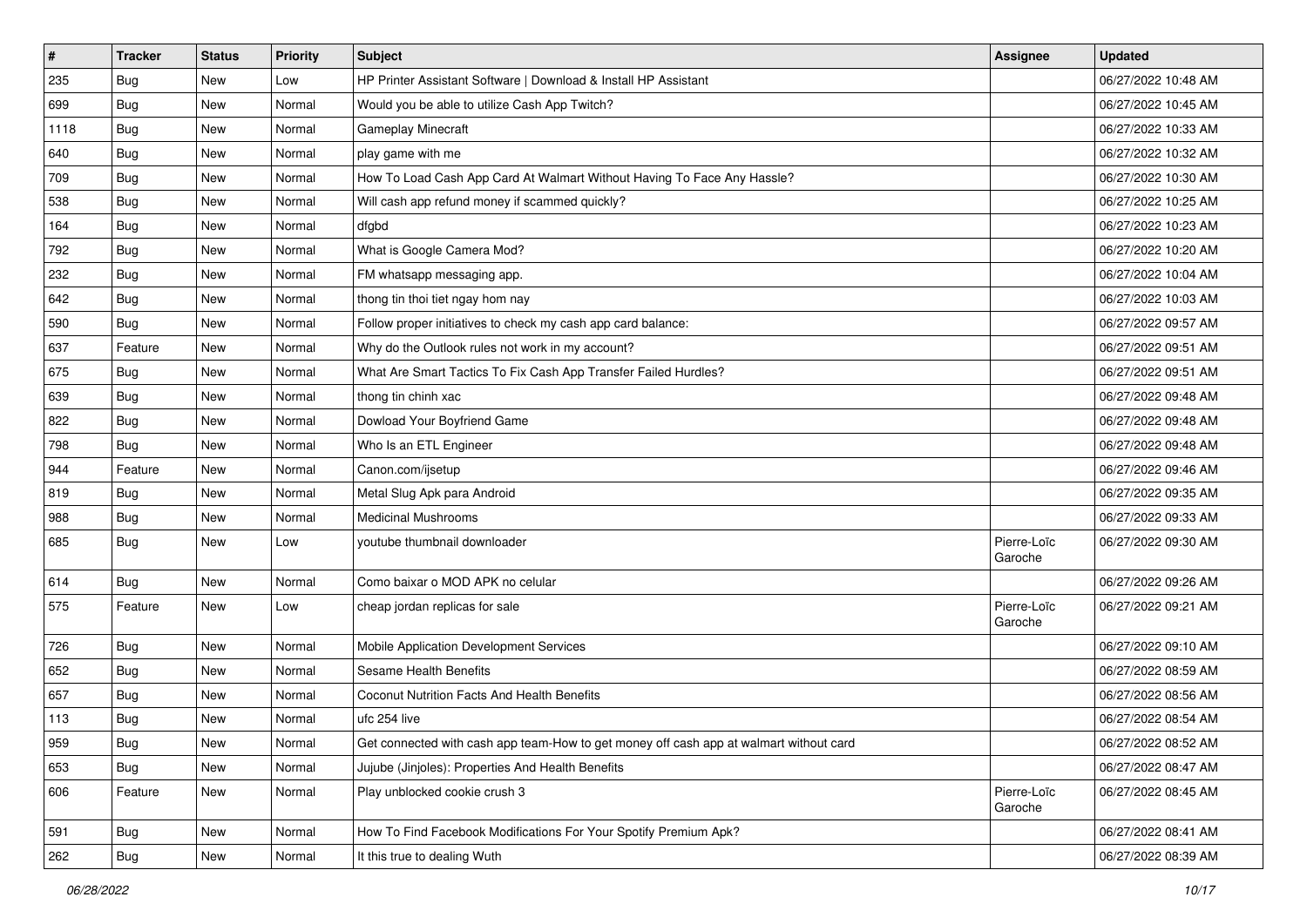| $\sharp$ | <b>Tracker</b> | <b>Status</b> | <b>Priority</b> | <b>Subject</b>                                             | <b>Assignee</b>        | <b>Updated</b>      |
|----------|----------------|---------------|-----------------|------------------------------------------------------------|------------------------|---------------------|
| 683      | Feature        | New           | Normal          | Game creation                                              |                        | 06/27/2022 08:39 AM |
| 785      | <b>Bug</b>     | <b>New</b>    | Normal          | How To Get Money Off Cash App Without Card Or With A Card? |                        | 06/27/2022 08:28 AM |
| 528      | Bug            | <b>New</b>    | Normal          | Korean Mag                                                 |                        | 06/27/2022 08:14 AM |
| 514      | <b>Bug</b>     | New           | Normal          | Trans-Caribbean                                            |                        | 06/27/2022 08:06 AM |
| 720      | Bug            | <b>New</b>    | Normal          | How does Cash App Phone Number provide a quick treatment?  |                        | 06/27/2022 08:02 AM |
| 722      | Bug            | New           | Normal          | Vergrößern Sie Instagram-Fotos mit instazoom               | Christophe<br>Garion   | 06/27/2022 07:54 AM |
| 671      | Bug            | New           | Normal          | Hot games                                                  | Pierre-Loïc<br>Garoche | 06/27/2022 07:40 AM |
| 667      | Bug            | New           | Normal          | What Is a Ringtone?                                        |                        | 06/27/2022 07:34 AM |
| 250      | <b>Bug</b>     | New           | Normal          | Reviews of phone ringtones                                 |                        | 06/27/2022 07:29 AM |
| 158      | <b>Bug</b>     | <b>New</b>    | Normal          | dfghj zcvgh                                                |                        | 06/27/2022 07:28 AM |
| 681      | Feature        | New           | High            | <b>Online Class</b>                                        |                        | 06/27/2022 07:20 AM |
| 996      | Bug            | New           | Normal          | Cricut.com/setup                                           |                        | 06/27/2022 07:12 AM |
| 471      | Bug            | New           | Normal          | Residential Floor Cleaning Westchester MA                  |                        | 06/27/2022 07:08 AM |
| 317      | Bug            | <b>New</b>    | Normal          | Eco/Green Cleaning Services in Virginia Beach VA           |                        | 06/27/2022 07:03 AM |
| 565      | Bug            | New           | Normal          | How To Install RepelisPlus On Your Android Phone?          |                        | 06/27/2022 06:54 AM |
| 807      | Bug            | New           | Normal          | 1v1Battle is a strategic action 'Build and shoot' game     |                        | 06/27/2022 06:52 AM |
| 577      | <b>Bug</b>     | New           | Normal          | Follow these easy steps to make Admiral Casino Login       |                        | 06/27/2022 06:34 AM |
| 727      | <b>Bug</b>     | New           | Normal          | Drive for speed simulator mod apk                          | Pierre-Loïc<br>Garoche | 06/27/2022 06:33 AM |
| 669      | Feature        | New           | Normal          | Nursing Assignment Help                                    |                        | 06/27/2022 06:12 AM |
| 797      | <b>Bug</b>     | New           | Normal          | Psychedelic                                                | Christophe<br>Garion   | 06/27/2022 06:07 AM |
| 588      | Bug            | New           | Normal          | YouTube Vanced Apk Manager App - Como instalá-lo           |                        | 06/27/2022 05:52 AM |
| 689      | Bug            | New           | Normal          | How to use twitch.tv/activate?                             |                        | 06/27/2022 05:44 AM |
| 808      | Bug            | New           | Normal          | Sinnvolle Guten-Morgen-Grüße                               |                        | 06/27/2022 05:41 AM |
| 985      | Bug            | New           | Normal          | Find out the vitality of Facebook Phone Number:            |                        | 06/27/2022 05:39 AM |
| 780      | Bug            | New           | Normal          | Best Whatsapp Modified APKs                                | Pierre-Loïc<br>Garoche | 06/27/2022 05:38 AM |
| 315      | <b>Bug</b>     | <b>New</b>    | Normal          | Dissertation help UK                                       |                        | 06/27/2022 05:29 AM |
| 723      | Bug            | New           | High            | The best horror game in 2021                               | Christophe<br>Garion   | 06/27/2022 05:28 AM |
| 805      | Bug            | New           | Normal          | Ketamine Online Store                                      | Christophe<br>Garion   | 06/27/2022 05:01 AM |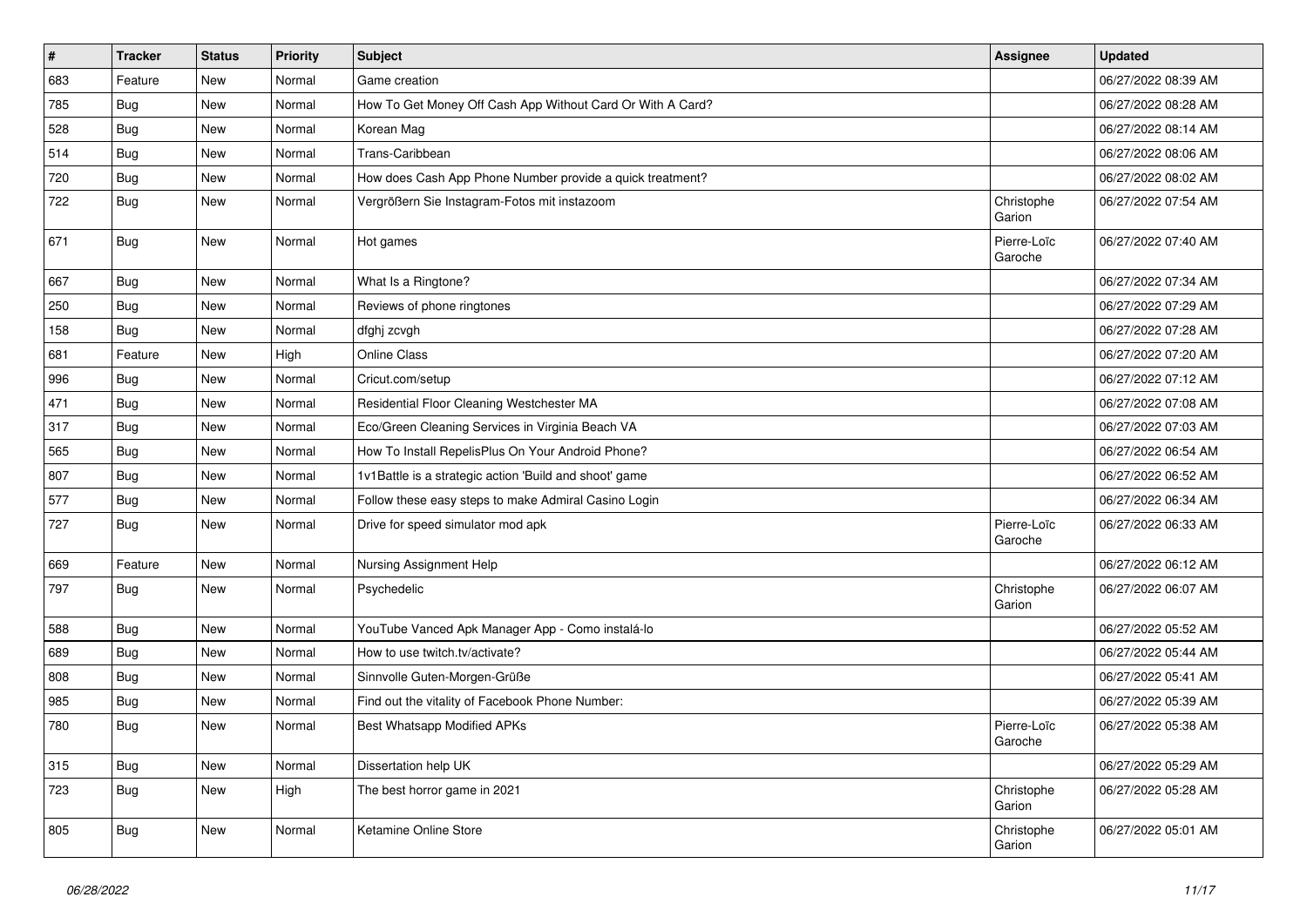| $\vert$ # | <b>Tracker</b> | <b>Status</b> | <b>Priority</b> | <b>Subject</b>                                                                                                                                                                                                                                                        | <b>Assignee</b>        | <b>Updated</b>      |
|-----------|----------------|---------------|-----------------|-----------------------------------------------------------------------------------------------------------------------------------------------------------------------------------------------------------------------------------------------------------------------|------------------------|---------------------|
| 702       | <b>Bug</b>     | New           | Normal          | Avail Chime Customer Service to know How To Get Chime Bank Statement                                                                                                                                                                                                  |                        | 06/27/2022 04:59 AM |
| 694       | <b>Bug</b>     | <b>New</b>    | Normal          | How to Get Guidance On How To Cash App Withdrawal Limit?                                                                                                                                                                                                              | Christophe<br>Garion   | 06/27/2022 04:58 AM |
| 978       | Bug            | <b>New</b>    | Normal          | Delamore Lodge is a place to stay.                                                                                                                                                                                                                                    |                        | 06/27/2022 04:57 AM |
| 173       | Feature        | <b>New</b>    | Normal          | private limited company registration                                                                                                                                                                                                                                  |                        | 06/27/2022 04:47 AM |
| 1127      | <b>Bug</b>     | New           | Normal          | Is there any support to find Google Feud answers?                                                                                                                                                                                                                     |                        | 06/27/2022 04:27 AM |
| 544       | <b>Bug</b>     | New           | Normal          | Hey! I had a very cool idea to order our general picture on canvas for my family as a gift. But couldn't find a good<br>one. Once my friend advised me this article in which I found what I was looking for and gave a cool gift to my<br>family.                     |                        | 06/27/2022 04:10 AM |
| 596       | Bug            | New           | Normal          | <b>Kids Games</b>                                                                                                                                                                                                                                                     |                        | 06/27/2022 04:08 AM |
| 823       | Feature        | New           | Normal          | How much does Disney Plus cost?                                                                                                                                                                                                                                       | Pierre-Loïc<br>Garoche | 06/27/2022 04:05 AM |
| 646       | Feature        | <b>New</b>    | Normal          | Collaborative Research Group                                                                                                                                                                                                                                          |                        | 06/27/2022 04:01 AM |
| 218       | Bug            | New           | Normal          | Popular Educational trends                                                                                                                                                                                                                                            |                        | 06/27/2022 03:49 AM |
| 518       | Bug            | New           | Normal          | How To Check The Balance Of Cash App Account By Taking Cash App Support?                                                                                                                                                                                              |                        | 06/27/2022 03:46 AM |
| 672       | Bug            | New           | Normal          | The easiest way to delete ringtones on iPhone                                                                                                                                                                                                                         |                        | 06/27/2022 03:38 AM |
| 74        | <b>Bug</b>     | New           | Normal          | const is not supported inside contract                                                                                                                                                                                                                                | Pierre-Loïc<br>Garoche | 06/27/2022 03:35 AM |
| 593       | Bug            | <b>New</b>    | Normal          | Eiffel Spark Ultimate C2 SN series is a fully synthetic range of advanced performance engine oils blended in high<br>performance fully synthetic (PAO - polyalphaolefin) basestocks fortified with advanced technology additive<br>system, specifically formulated to |                        | 06/27/2022 03:28 AM |
| 966       | Bug            | New           | Normal          | How to Download the Filmes                                                                                                                                                                                                                                            |                        | 06/27/2022 03:25 AM |
| 740       | Feature        | <b>New</b>    | Normal          | Online Thesis Help USA                                                                                                                                                                                                                                                |                        | 06/27/2022 03:19 AM |
| 171       | Feature        | New           | Normal          | loan management system                                                                                                                                                                                                                                                |                        | 06/27/2022 03:18 AM |
| 474       | <b>Bug</b>     | New           | Normal          | Floor Waxing Arlington MA                                                                                                                                                                                                                                             |                        | 06/27/2022 03:03 AM |
| 696       | Bug            | New           | Normal          | How to Install the TuMangaOnline App                                                                                                                                                                                                                                  |                        | 06/27/2022 02:49 AM |
| 468       | Bug            | New           | Normal          | Floor Cleaning Westchester MA                                                                                                                                                                                                                                         |                        | 06/27/2022 02:41 AM |
| 806       | Feature        | New           | Normal          | Go everywhere thanks to mapquest driving directions                                                                                                                                                                                                                   |                        | 06/27/2022 02:39 AM |
| 1112      | <b>Bug</b>     | <b>New</b>    | Normal          | What Cash App Policy Says If Random Person Sent Me Money On Cash App?                                                                                                                                                                                                 |                        | 06/27/2022 02:39 AM |
| 569       | <b>Bug</b>     | New           | Normal          | What is the incoming and outgoing mail server for Outlook IMAP settings?                                                                                                                                                                                              | Pierre-Loïc<br>Garoche | 06/27/2022 02:29 AM |
| 167       | Bug            | New           | Normal          | instant loan without documents                                                                                                                                                                                                                                        | Anonymous              | 06/27/2022 02:27 AM |
| 1001      | Bug            | New           | Normal          | Venmo Keep Saying Error?                                                                                                                                                                                                                                              |                        | 06/27/2022 02:20 AM |
| 1117      | <b>Bug</b>     | New           | Normal          | Equal Words - Word search game for PC and Windows Phone                                                                                                                                                                                                               |                        | 06/27/2022 02:12 AM |
| 271       | Feature        | New           | Normal          | Fashion                                                                                                                                                                                                                                                               |                        | 06/27/2022 02:07 AM |
| 488       | <b>Bug</b>     | New           | Normal          | Quick solution to solve cash app dispute by the technical team                                                                                                                                                                                                        |                        | 06/27/2022 02:04 AM |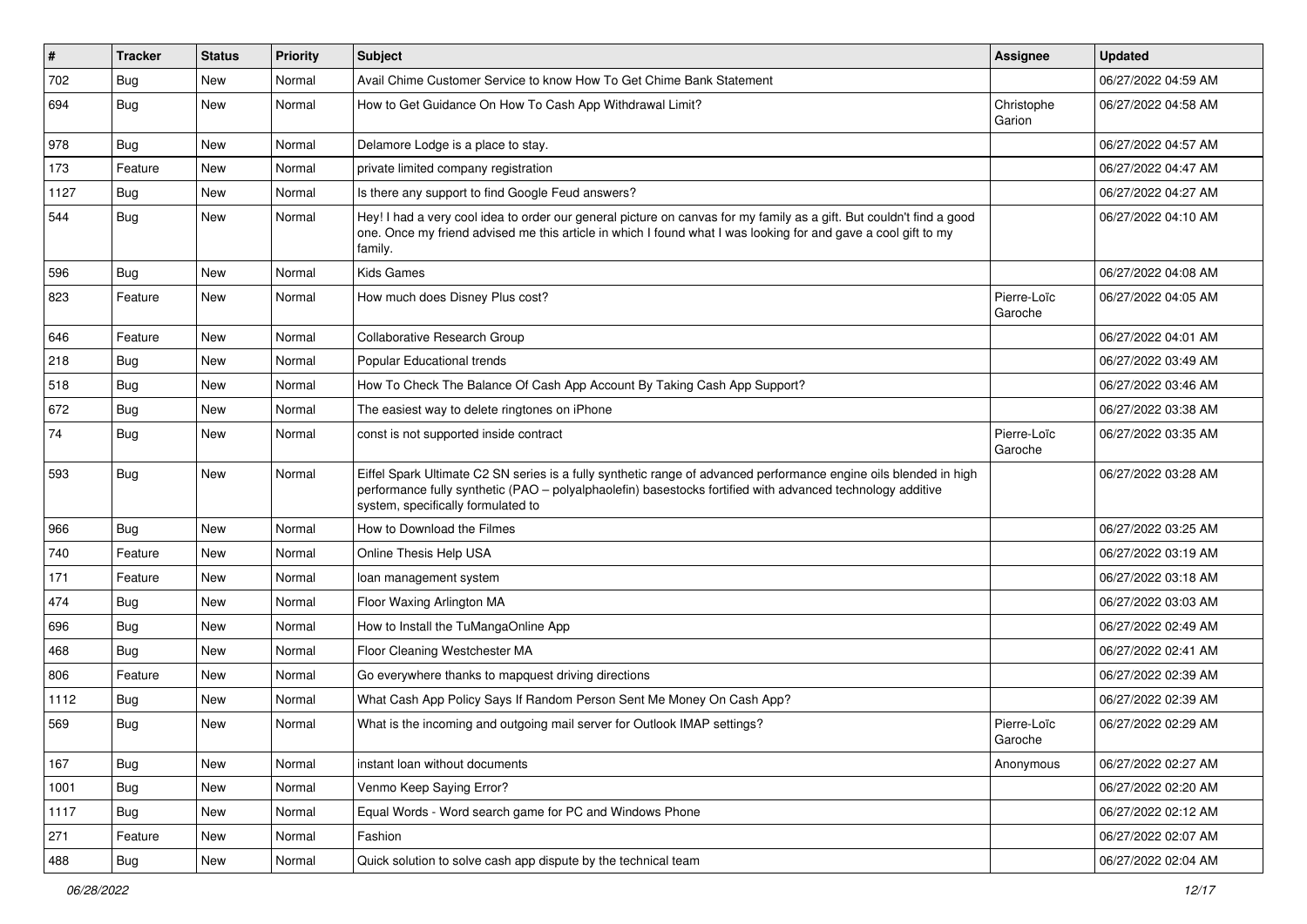| $\sharp$ | <b>Tracker</b> | <b>Status</b> | <b>Priority</b> | Subject                                                                    | <b>Assignee</b>        | <b>Updated</b>      |
|----------|----------------|---------------|-----------------|----------------------------------------------------------------------------|------------------------|---------------------|
| 632      | <b>Bug</b>     | New           | Normal          | CheapestMedsShop   100% Safe Medicines Online in UK & AUS.                 |                        | 06/27/2022 02:04 AM |
| 616      | Bug            | New           | Normal          | Buy Anavar Tablets   Anavar For Sale in USA, UK & Australia                |                        | 06/27/2022 02:02 AM |
| 372      | Bug            | New           | Normal          | Auto Transport Services in Arlington County VA                             |                        | 06/27/2022 01:42 AM |
| 693      | Feature        | <b>New</b>    | Normal          | How To Get My Money Back From The Cash App To Your Wallet?                 |                        | 06/27/2022 01:31 AM |
| 154      | <b>Bug</b>     | New           | Normal          | fdgyyrut gyrtrw                                                            |                        | 06/27/2022 01:21 AM |
| 611      | Feature        | <b>New</b>    | Normal          | Buy All Modafinil & Armodafinil Tablets @Buy Modafinil US                  |                        | 06/27/2022 01:12 AM |
| 149      | Bug            | New           | Normal          | dftgy                                                                      |                        | 06/27/2022 01:11 AM |
| 522      | Feature        | New           | Normal          | Can You Check App Limits, If Cash app won't let me send money?             |                        | 06/27/2022 01:06 AM |
| 207      | Feature        | New           | Low             | real estate lead conversion                                                |                        | 06/27/2022 01:02 AM |
| 648      | Feature        | New           | Normal          | <b>Plum Health Benefits</b>                                                |                        | 06/27/2022 12:54 AM |
| 758      | <b>Bug</b>     | New           | Normal          | How Do I Study Consistently For Hours?                                     |                        | 06/27/2022 12:49 AM |
| 651      | Bug            | New           | Normal          | Salmon Health Benefits                                                     |                        | 06/27/2022 12:42 AM |
| 998      | Bug            | New           | Normal          | Is It Hard to Solve Wordle An                                              |                        | 06/27/2022 12:24 AM |
| 511      | Feature        | New           | Normal          | Fashion                                                                    | Anonymous              | 06/27/2022 12:17 AM |
| 619      | Bug            | <b>New</b>    | Normal          | Online Trusted Medicine Store in US for Health - Genericmedsupply          |                        | 06/27/2022 12:12 AM |
| 643      | Bug            | New           | Normal          | Oreo TV Apk Download                                                       |                        | 06/26/2022 11:50 PM |
| 159      | <b>Bug</b>     | <b>New</b>    | Normal          | xfguih njgkh                                                               |                        | 06/26/2022 11:38 PM |
| 224      | Feature        | New           | Normal          | Instant Personal Loan                                                      | Pierre-Loïc<br>Garoche | 06/26/2022 11:33 PM |
| 992      | Bug            | New           | Normal          | So vergrößern Sie Ihr Instagram-Profilbild                                 |                        | 06/26/2022 11:29 PM |
| 748      | Bug            | <b>New</b>    | Normal          | Il y a quelques façons d'obtenir des sonneries gratuites pour votre iPhone |                        | 06/26/2022 11:24 PM |
| 815      | <b>Bug</b>     | New           | Normal          | how do i call cash app customer service                                    | Xavier Thirioux        | 06/26/2022 10:54 PM |
| 962      | Bug            | New           | Normal          | Kostenlose Hörbücher                                                       |                        | 06/26/2022 10:45 PM |
| 545      | Feature        | New           | Normal          | Best Canvas Print Company                                                  |                        | 06/26/2022 10:28 PM |
| 719      | Bug            | New           | Normal          | How Do I Send \$5000 Through Cash App Account With Ease?                   |                        | 06/26/2022 10:14 PM |
| 533      | <b>Bug</b>     | New           | Normal          | How to complete the homework assignments in economics in the easiest way?  |                        | 06/26/2022 10:12 PM |
| 938      | <b>Bug</b>     | New           | Normal          | Would you like to have your own ringtone                                   | Christophe<br>Garion   | 06/26/2022 09:54 PM |
| 645      | Bug            | New           | Normal          | thong tin chinh xac nhat hom nay                                           |                        | 06/26/2022 09:46 PM |
| 647      | Feature        | New           | Normal          | <b>Cranberry Health Benefits</b>                                           |                        | 06/26/2022 09:45 PM |
| 764      | Bug            | New           | Normal          | What is available to see what I can watch HBO Max?                         |                        | 06/26/2022 08:52 PM |
| 576      | <b>Bug</b>     | New           | Normal          | So laden Sie ein Instagram-Bild herunter                                   |                        | 06/26/2022 08:46 PM |
| 769      | <b>Bug</b>     | New           | Normal          | check my cash app                                                          |                        | 06/26/2022 08:33 PM |
| 605      | Feature        | New           | Normal          | What will the future of logo design be like?                               |                        | 06/26/2022 08:25 PM |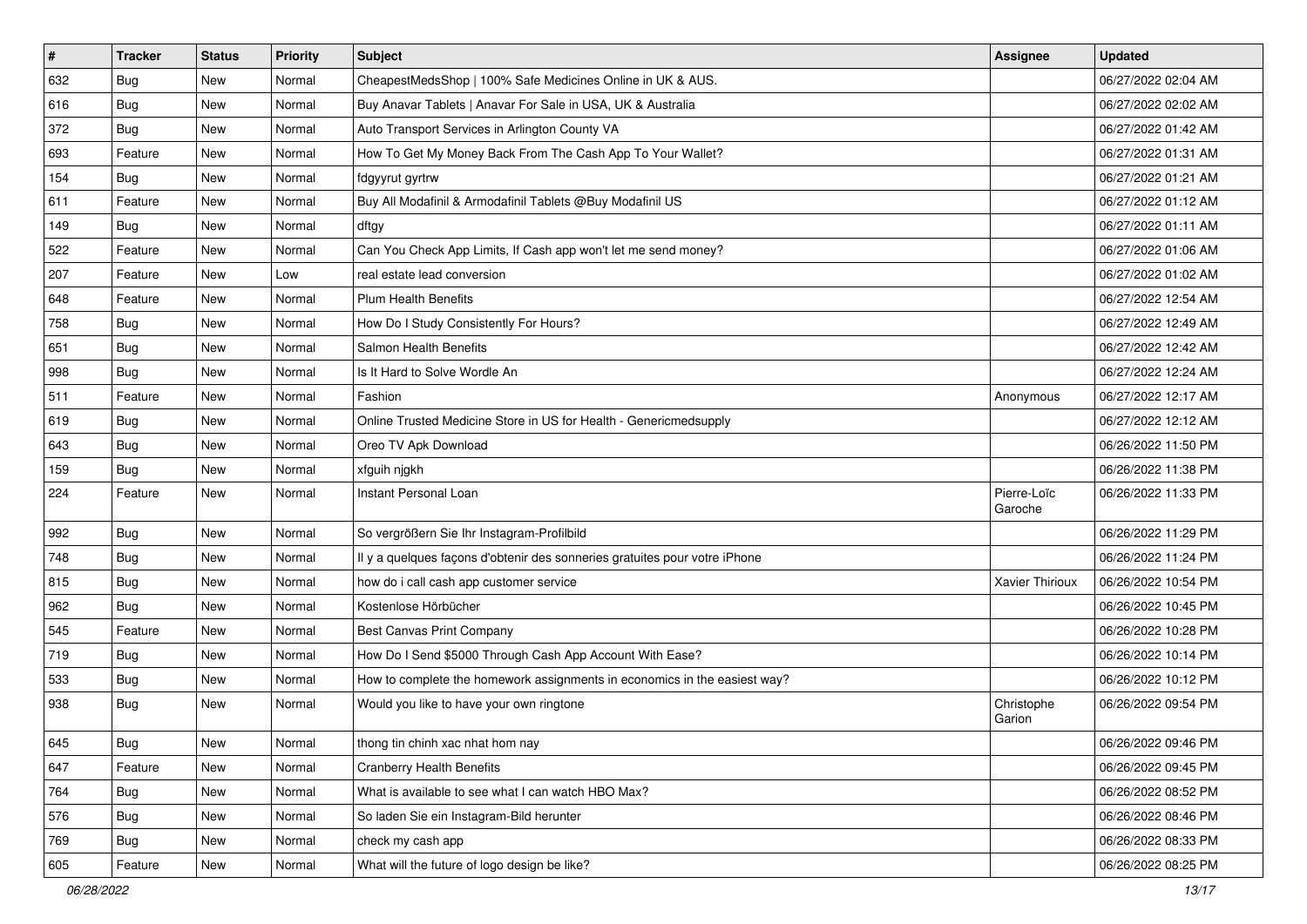| $\vert$ # | <b>Tracker</b> | <b>Status</b> | <b>Priority</b> | Subject                                                    | <b>Assignee</b>      | <b>Updated</b>      |
|-----------|----------------|---------------|-----------------|------------------------------------------------------------|----------------------|---------------------|
| 280       | <b>Bug</b>     | New           | Normal          | Pacific Web Design                                         |                      | 06/26/2022 08:18 PM |
| 460       | <b>Bug</b>     | New           | Normal          | Floor Cleaning Medford MA                                  |                      | 06/26/2022 08:00 PM |
| 201       | Bug            | New           | Normal          | closure wig                                                |                      | 06/26/2022 07:50 PM |
| 302       | <b>Bug</b>     | New           | Normal          | Auto Electrical Repair Services in Norcross GA             |                      | 06/26/2022 07:49 PM |
| 970       | Bug            | New           | Normal          | The Amount Of Time Does Cash App Direct Deposit Time Take? |                      | 06/26/2022 07:32 PM |
| 773       | <b>Bug</b>     | New           | Normal          | Spades - Play online free                                  |                      | 06/26/2022 07:18 PM |
| 206       | Bug            | New           | Low             | <b>Cheap Electric Bikes</b>                                |                      | 06/26/2022 07:00 PM |
| 1104      | <b>Bug</b>     | New           | Normal          | Idle game fix bug                                          |                      | 06/26/2022 06:52 PM |
| 690       | <b>Bug</b>     | New           | Normal          | campervan hire                                             |                      | 06/26/2022 06:47 PM |
| 752       | <b>Bug</b>     | New           | Normal          | Plagerism checker                                          |                      | 06/26/2022 06:33 PM |
| 795       | Bug            | New           | Normal          | Drift Boss - Exciting Race                                 |                      | 06/26/2022 06:32 PM |
| 1108      | <b>Bug</b>     | New           | Normal          | Six Guns Mod Apk Answers Your Questions                    |                      | 06/26/2022 06:26 PM |
| 901       | Feature        | New           | Normal          | good game ever                                             |                      | 06/26/2022 06:25 PM |
| 585       | Bug            | New           | Normal          | What is cash app help number?                              |                      | 06/26/2022 06:21 PM |
| 825       | Bug            | New           | Normal          | Lucky Patcher Download                                     |                      | 06/26/2022 06:09 PM |
| 1096      | Bug            | New           | Normal          | Race and experience new life.                              |                      | 06/26/2022 06:07 PM |
| 794       | Feature        | New           | Normal          | Safe place to buy fifa coins                               |                      | 06/26/2022 06:07 PM |
| 810       | Feature        | New           | Normal          | how to remove viruses from a phone                         |                      | 06/26/2022 06:05 PM |
| 203       | Bug            | New           | Low             | Airport Taxi Guildford                                     | Anonymous            | 06/26/2022 06:03 PM |
| 129       | <b>Bug</b>     | New           | Normal          | xcvgbgh                                                    |                      | 06/26/2022 06:01 PM |
| 730       | Bug            | New           | Normal          | Canon IJ Network Tool                                      |                      | 06/26/2022 05:51 PM |
| 802       | Bug            | New           | Normal          | Who Is an ETL Engineer                                     |                      | 06/26/2022 05:48 PM |
| 170       | Feature        | New           | Normal          | top mba colleges in bangalore                              |                      | 06/26/2022 05:46 PM |
| 152       | Bug            | New           | High            | professional bridal makeup artist                          | Christophe<br>Garion | 06/26/2022 05:44 PM |
| 151       | Feature        | New           | Normal          | Law Essay Writing Service - Assignments Planet             |                      | 06/26/2022 05:42 PM |
| 123       | <b>Bug</b>     | New           | Normal          | https://www.reddit.com/r/NRLgrandfinal2020/                |                      | 06/26/2022 05:36 PM |
| 1116      | <b>Bug</b>     | New           | Normal          | ipTV smarts pro                                            |                      | 06/26/2022 05:34 PM |
| 974       | <b>Bug</b>     | New           | Normal          | Watch NCAA Football Live Streaming Free                    |                      | 06/26/2022 05:33 PM |
| 469       | <b>Bug</b>     | New           | Normal          | Germs Removal Westchester MA                               |                      | 06/26/2022 05:31 PM |
| 622       | <b>Bug</b>     | New           | Normal          | CheapestMedsShop   100% Safe Medicines Online in UK & AUS. |                      | 06/26/2022 05:27 PM |
| 1098      | <b>Bug</b>     | New           | Normal          | Life of a Fisherman                                        |                      | 06/26/2022 05:16 PM |
| 220       | Feature        | New           | Normal          | essay writing services                                     |                      | 06/26/2022 04:55 PM |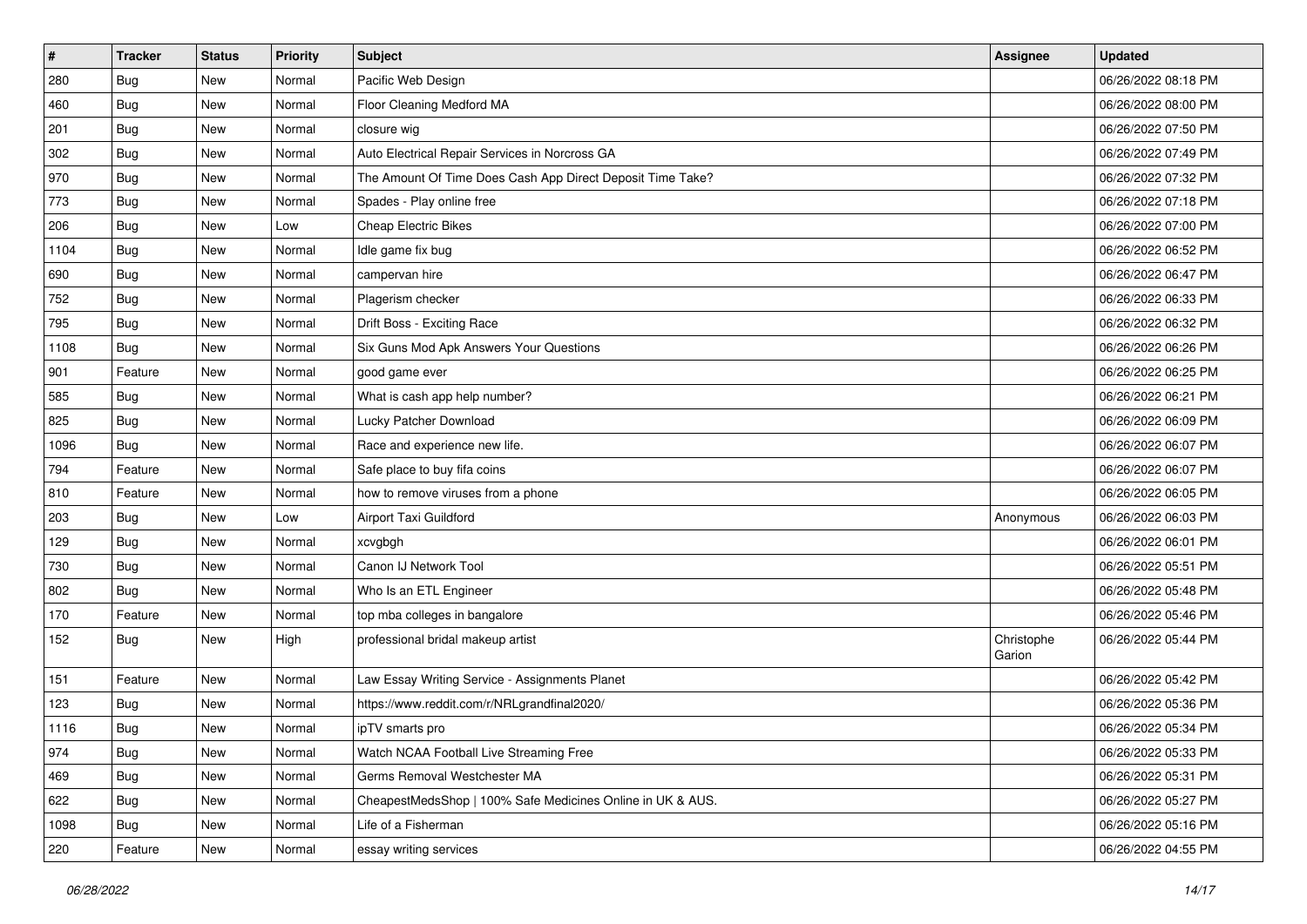| $\sharp$ | <b>Tracker</b> | <b>Status</b> | <b>Priority</b> | <b>Subject</b>                                                             | Assignee               | <b>Updated</b>      |
|----------|----------------|---------------|-----------------|----------------------------------------------------------------------------|------------------------|---------------------|
| 666      | <b>Bug</b>     | New           | Normal          | 470+ pages à colorier de Noël                                              |                        | 06/26/2022 04:55 PM |
| 535      | Bug            | New           | Normal          | Getting Tangled Problems When You Try To Apply For Cash App Delete Account | Christophe<br>Garion   | 06/26/2022 04:51 PM |
| 940      | <b>Bug</b>     | New           | Normal          | What is Plex and Is Plex Legal?                                            |                        | 06/26/2022 04:50 PM |
| 580      | <b>Bug</b>     | <b>New</b>    | High            | What is Narrative Essay?                                                   | Christophe<br>Garion   | 06/26/2022 04:49 PM |
| 610      | Feature        | New           | Normal          | CheapestMedsShop 100% Safe Medicines Online in USA UK & AUS.               |                        | 06/26/2022 04:35 PM |
| 750      | <b>Bug</b>     | New           | Normal          | Create a Report Template                                                   |                        | 06/26/2022 04:27 PM |
| 1097     | Bug            | New           | Normal          | Race and experience new life.                                              |                        | 06/26/2022 04:22 PM |
| 712      | <b>Bug</b>     | New           | Normal          | <b>Tips and Tricks</b>                                                     |                        | 06/26/2022 04:19 PM |
| 631      | Bug            | New           | Normal          | How Can I Load Cash App Card at Walmart straight away?                     |                        | 06/26/2022 04:07 PM |
| 732      | Bug            | New           | Normal          | Get rectifications steps about why cash app transfer failed                |                        | 06/26/2022 03:28 PM |
| 284      | Bug            | New           | Normal          | All About Cash App Transfer Fail Problems                                  |                        | 06/26/2022 03:15 PM |
| 193      | Bug            | New           | Normal          | 18% Discount on Homeopathic medicines                                      |                        | 06/26/2022 03:13 PM |
| 674      | Bug            | New           | Normal          | The best game in 2021                                                      | Pierre-Loïc<br>Garoche | 06/26/2022 03:10 PM |
| 649      | Feature        | New           | Normal          | Pear Health Benefits                                                       |                        | 06/26/2022 02:53 PM |
| 247      | <b>Bug</b>     | New           | Normal          | best 4 Channel Amp                                                         |                        | 06/26/2022 02:47 PM |
| 582      | <b>Bug</b>     | New           | Normal          | Cash App Won't Let Me Send Money If There Is A Low Balance Available       | Pierre-Loïc<br>Garoche | 06/26/2022 02:39 PM |
| 961      | Bug            | New           | Normal          | TeaTv is an Android                                                        |                        | 06/26/2022 02:02 PM |
| 589      | Bug            | New           | Normal          | How can I get the cash app phone number of customer support?               |                        | 06/26/2022 01:59 PM |
| 754      | <b>Bug</b>     | New           | Normal          | Cómo descargar tonos gratis de teléfono celular                            |                        | 06/26/2022 01:56 PM |
| 768      | Bug            | New           | Normal          | Where can you buy best jackets online?                                     |                        | 06/26/2022 01:50 PM |
| 144      | Bug            | New           | Normal          | curly bob lace front wigs                                                  |                        | 06/26/2022 01:44 PM |
| 705      | <b>Bug</b>     | New           | Normal          | wuxiaworld                                                                 |                        | 06/26/2022 01:43 PM |
| 784      | <b>Bug</b>     | <b>New</b>    | Normal          | How To Add Money On Cash App Card And Check The Funds?                     |                        | 06/26/2022 01:43 PM |
| 553      | <b>Bug</b>     | New           | Normal          | Cinema HD APK - Free Movie Enjoyment App on Android                        |                        | 06/26/2022 01:39 PM |
| 735      | Bug            | New           | Normal          | A quick fix of how to get money back from cash app stocks                  |                        | 06/26/2022 01:31 PM |
| 265      | Bug            | New           | Normal          | 3 Faq's On Downloading To Your Apple Ipod                                  |                        | 06/26/2022 01:26 PM |
| 623      | <b>Bug</b>     | New           | Normal          | Listen to online radio stations for mobile phones                          |                        | 06/26/2022 01:20 PM |
| 759      | <b>Bug</b>     | <b>New</b>    | Normal          | Canon IJ Network Tool                                                      | Pierre-Loïc<br>Garoche | 06/26/2022 01:17 PM |
| 510      | Feature        | New           | Normal          | Fashion                                                                    | Anonymous              | 06/26/2022 01:11 PM |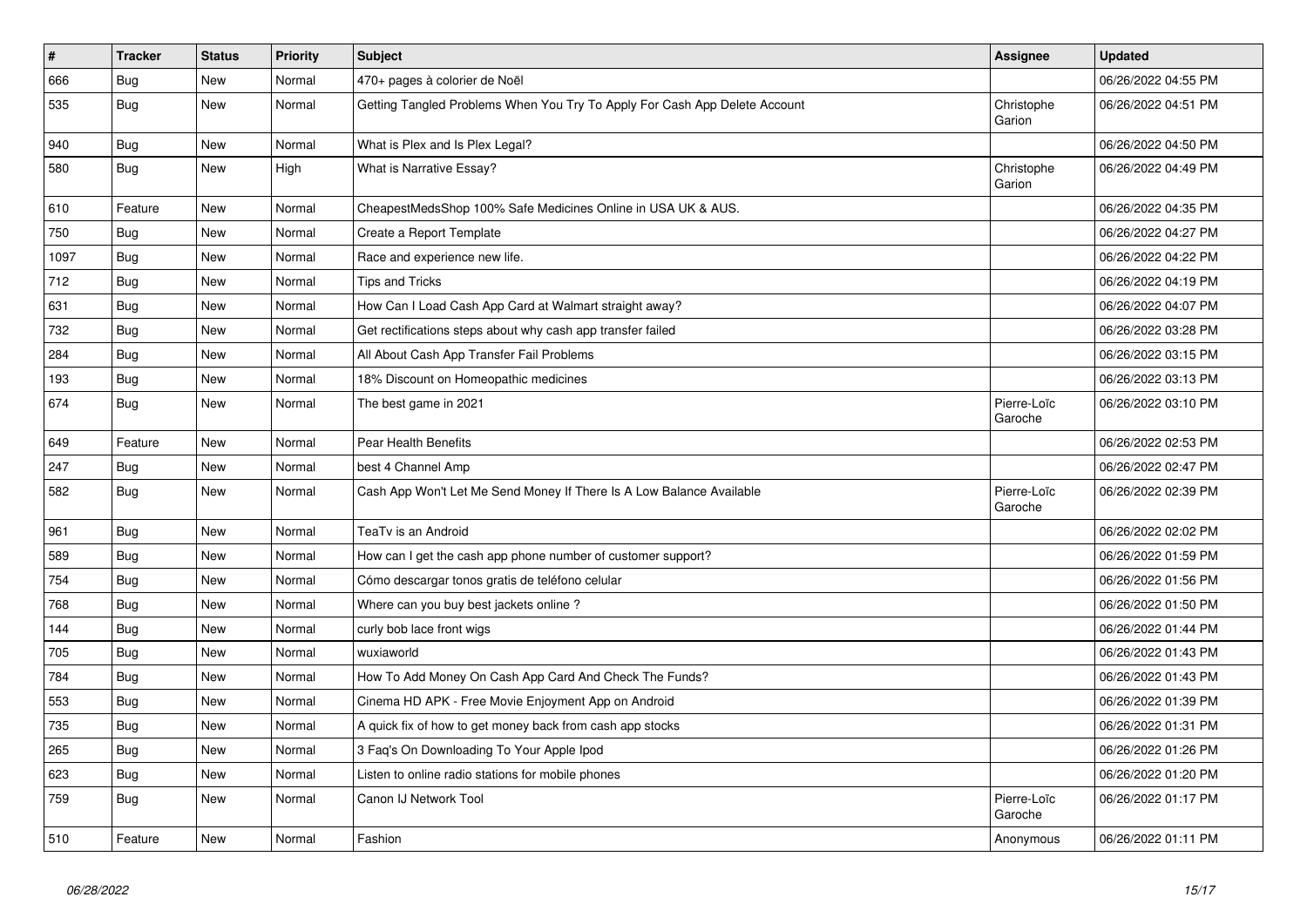| #    | <b>Tracker</b> | <b>Status</b> | <b>Priority</b> | <b>Subject</b>                                                                                                                                           | Assignee               | <b>Updated</b>      |
|------|----------------|---------------|-----------------|----------------------------------------------------------------------------------------------------------------------------------------------------------|------------------------|---------------------|
| 88   | Bug            | New           | Normal          | kind2 output: When for node arguments                                                                                                                    | Pierre-Loïc<br>Garoche | 06/26/2022 01:11 PM |
| 555  | Bug            | New           | Normal          | web design development in hyderabad                                                                                                                      |                        | 06/26/2022 01:08 PM |
| 664  | <b>Bug</b>     | New           | Normal          | Tea TV Apk Download - The Best Way to Watch Movies Offline                                                                                               |                        | 06/26/2022 12:59 PM |
| 811  | Bug            | New           | Normal          | Canon IJ Network Tool                                                                                                                                    |                        | 06/26/2022 12:58 PM |
| 136  | <b>Bug</b>     | New           | Normal          | snappow                                                                                                                                                  |                        | 06/26/2022 12:51 PM |
| 189  | <b>Bug</b>     | New           | Normal          | College Biology Writing Services                                                                                                                         |                        | 06/26/2022 12:50 PM |
| 749  | Bug            | <b>New</b>    | Normal          | The Best Bubble Shooter Game for Android                                                                                                                 |                        | 06/26/2022 12:12 PM |
| 941  | <b>Bug</b>     | New           | Normal          | is Disney Now and Disney Plus different?                                                                                                                 |                        | 06/26/2022 12:10 PM |
| 1115 | <b>Bug</b>     | New           | Normal          | How to access your saved favorite Tiktok                                                                                                                 |                        | 06/26/2022 12:01 PM |
| 466  | Bug            | New           | Normal          | Floor Stripping Westchester MA                                                                                                                           |                        | 06/26/2022 11:57 AM |
| 549  | <b>Bug</b>     | <b>New</b>    | Normal          | Radio Luisteren                                                                                                                                          |                        | 06/26/2022 11:56 AM |
| 260  | <b>Bug</b>     | New           | Normal          | Web Design Services Near Me                                                                                                                              |                        | 06/26/2022 11:55 AM |
| 1120 | <b>Bug</b>     | New           | Normal          | Summary of 5 best coloring apps on phones                                                                                                                |                        | 06/26/2022 11:32 AM |
| 231  | Bug            | New           | Normal          | Is the ringtone download difficult or not?                                                                                                               | Pierre-Loïc<br>Garoche | 06/26/2022 11:30 AM |
| 230  | <b>Bug</b>     | <b>New</b>    | Normal          | Add Money To Cash App Card - Auto Cash Apps                                                                                                              |                        | 06/26/2022 11:25 AM |
| 698  | Feature        | New           | Normal          | Connect with cash app representative to ask about cash app flip scam                                                                                     |                        | 06/26/2022 11:24 AM |
| 574  | <b>Bug</b>     | New           | Normal          | How to fix the Epson printer offline issue due to a wired connection?                                                                                    |                        | 06/26/2022 11:19 AM |
| 473  | <b>Bug</b>     | New           | Normal          | Floor Stripping Arlington MA                                                                                                                             |                        | 06/26/2022 11:10 AM |
| 257  | <b>Bug</b>     | New           | Normal          | Best latte machines                                                                                                                                      |                        | 06/26/2022 11:07 AM |
| 788  | Bug            | New           | Normal          | Intro Maker Mod APK                                                                                                                                      |                        | 06/26/2022 11:01 AM |
| 118  | <b>Bug</b>     | New           | Normal          | golf                                                                                                                                                     | Anonymous              | 06/26/2022 10:39 AM |
| 547  | Bug            | New           | Normal          | Get rid of the issue of cash app down by calling experts.                                                                                                |                        | 06/26/2022 10:38 AM |
| 952  | <b>Bug</b>     | New           | Normal          | Canon IJ Network Tool                                                                                                                                    |                        | 06/26/2022 10:35 AM |
| 597  | <b>Bug</b>     | <b>New</b>    | Normal          | Universo s / f Download                                                                                                                                  |                        | 06/26/2022 10:14 AM |
| 617  | <b>Bug</b>     | <b>New</b>    | Normal          | Buy Vidalista Tablets (Tadalafil) at [\$25 OFF + Free Shipping] Vidalistatablets                                                                         |                        | 06/26/2022 10:11 AM |
| 967  | Feature        | New           | Normal          | stream live nfl games free online                                                                                                                        |                        | 06/26/2022 10:09 AM |
| 993  | <b>Bug</b>     | <b>New</b>    | Normal          | IO Games Free Online                                                                                                                                     |                        | 06/26/2022 09:41 AM |
| 989  | Bug            | New           | Normal          | Barewoods Wax Cigar                                                                                                                                      |                        | 06/26/2022 09:19 AM |
| 1111 | <b>Bug</b>     | New           | Normal          | LOLBeans is a fun battle royale game where you race with other players while avoiding obstacles. Reach the end<br>of the course in competitive gameplay! |                        | 06/26/2022 09:17 AM |
| 706  | <b>Bug</b>     | New           | Normal          | How Can You Cancel A Cash App Payment Without Any Prior Information?                                                                                     |                        | 06/26/2022 09:13 AM |